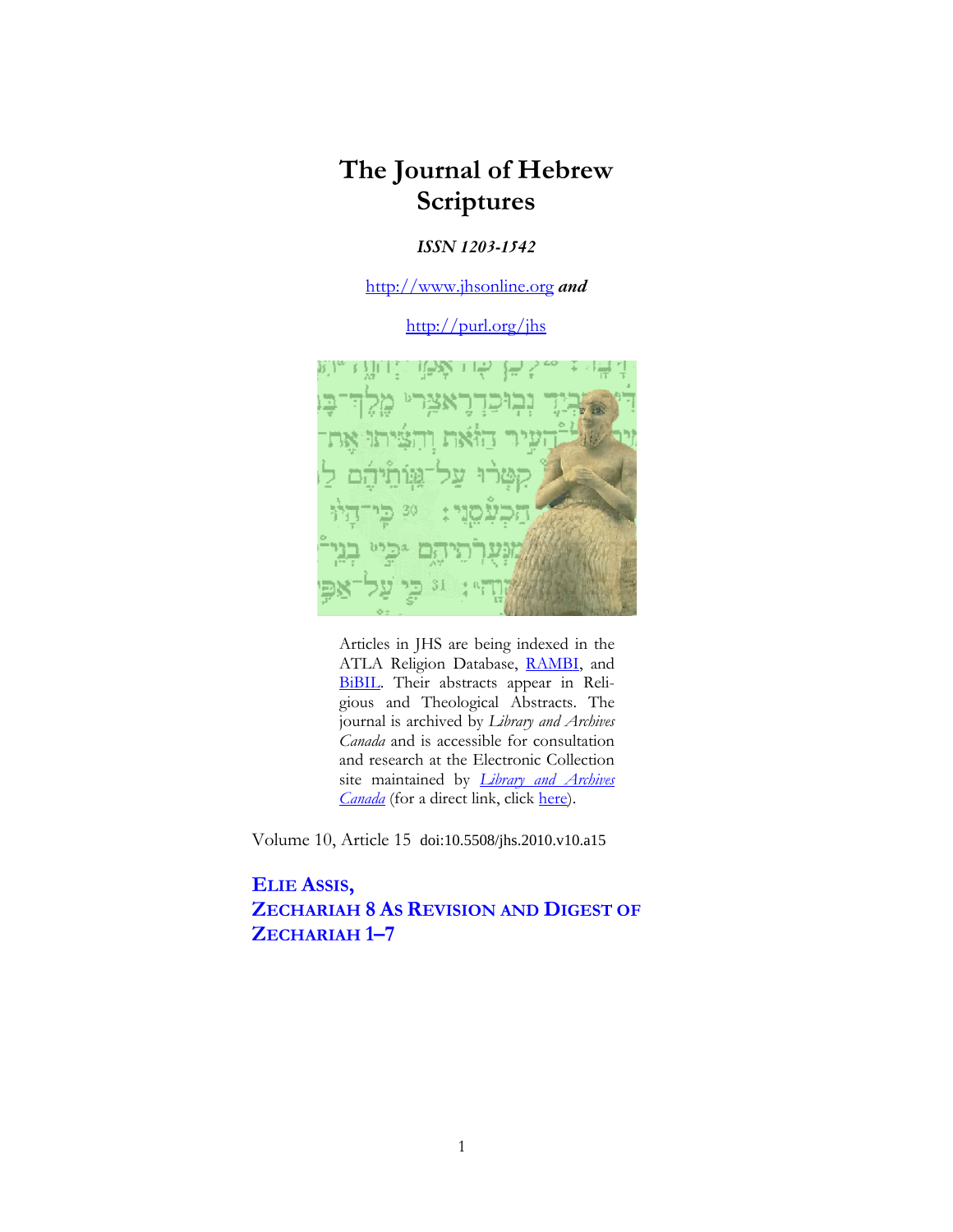# **ZECHARIAH 8 AS REVISION AND DIGEST OF ZECHARIAH 1–7**

# ELIE ASSIS BAR ILAN UNIVERSITY

#### **INTRODUCTION**

 $\ddot{\phantom{a}}$ 

The question of the composition of Zechariah and the relationship between its different parts is central to the study of the book. One issue relates to the relationship between Zechariah 1-8 and Zechariah 9–14 which has come under much scrutiny by scholars. The presently accepted position is that these two parts were composed by different authors at different times. Though today there is a growing tendency to understand the affinity between these two units, even if they are still regarded as two separate entities.<sup>[1](#page-1-0)</sup>

It is generally accepted that Zechariah 1–8 is divided into two distinct parts: chapters 1–6 are usually regarded as one unit, with an opening that includes the date, "the eighth month of the second year of Darius"(Zech 1:1), while chapters 7–8 are regarded as the second part, with a new opening that gives another date two years later, "in the fourth year of Darius on the fourth day of the ninth month of Chislev," (Zech 7:1).<sup>[2](#page-1-1)</sup>

Even though various types of formulas may be a useful tool in delimitating a prophetic text, one should take into account the possibility that a new section may begin without this headline. It is possible that the date mentioned in 7:1 relates only to 7:1–7 or to 7:1–14 and not to the oracles in chapter 8. Even if the content of chapter 8 does belong to the date mentioned, this does not necessarily mean that it also belongs to chapter 7 from a literary or thematic point of view. Determining the delimitation of the text

<span id="page-1-0"></span><sup>1</sup> For a detailed survey of the research on the relationship between Zech 1–8 and 9–14, see M.J. Boda, "From Fasts to Feasts: A Literary Function of Zechariah 7–8", *CBQ* 65 (2003), 390–407, esp. pp. 390–393.

<span id="page-1-1"></span><sup>2</sup> W. Rudolph, *Haggai-Sacharja 1–8 - Sacharja 9–14 - Maleachi* (KAT, 13), Gütersloh: Mohn, 1976, 62; J.G. Baldwin, *Haggai, Zechariah, Malachi* (TOTC; London: Tyndale Press, 1972), 140; C.L. Meyers and E.M. Meyers, *Haggai, Zechariah 1–8* (AB; New York: Doubleday, 1987), lx; R. Hanhart, Sacharja (BKAT, XIV/7,6; Neukirchen, 1975), 452-456; D.L. Petersen, *Haggai, and Zechariah 1–8: A Commentary* (OTL; Philadelphia: Westminster, 1984), 122; M.H. Floyd, *Minor Prophets* (part 2, FOTL; Grand Rapids and Cambridge, 2000), 412; M. Butterworth, *Structure and the Book* of Zechariah (JSOTsup, 130; Sheffield: Sheffield, 1992), 70-72; M.J. Boda, "From Fasts to Feasts", 393–395.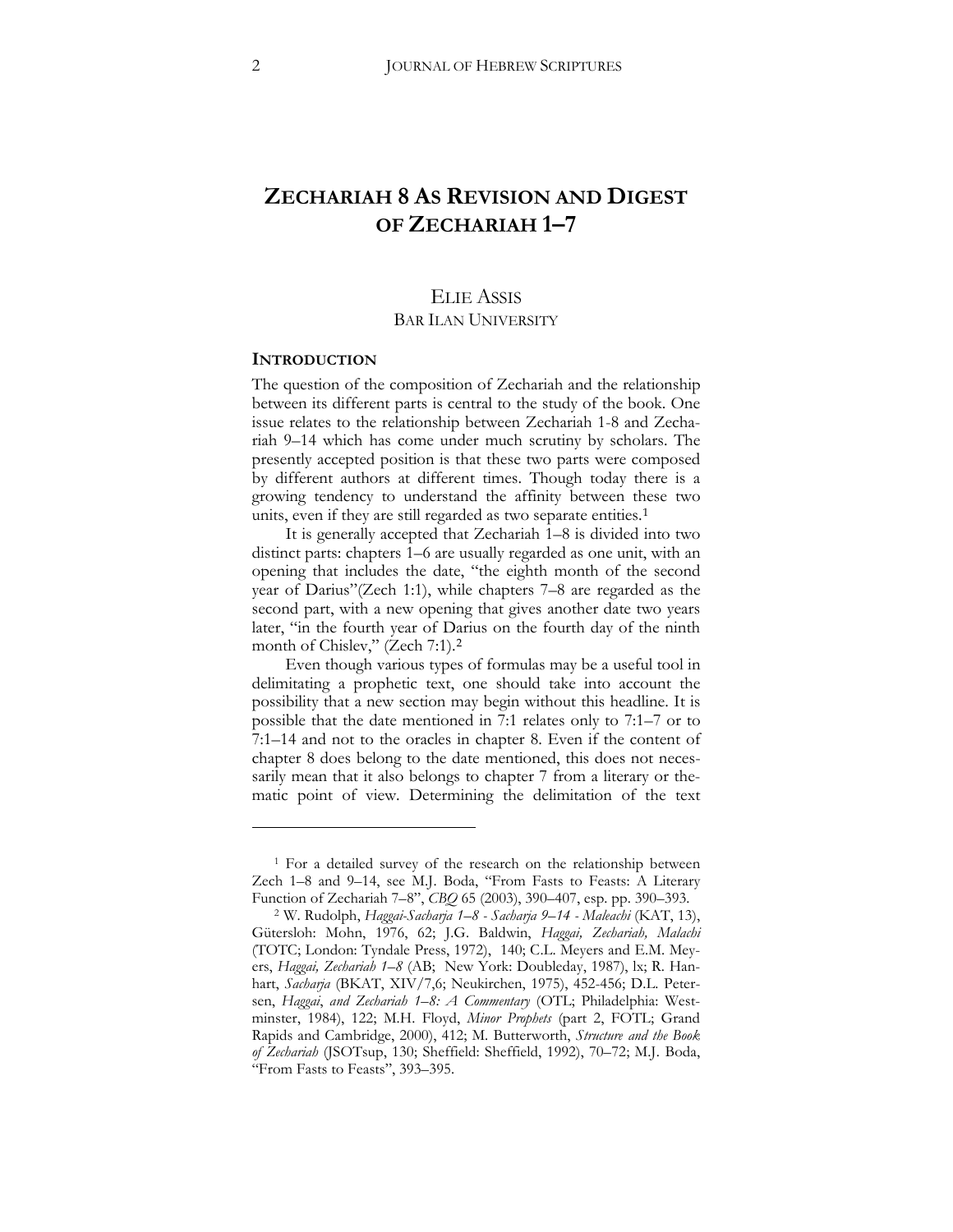should rest mainly on thematic considerations rather than on the opening formula in 7:1. In this article I propose that Zechariah 1–7 and Zechariah 8 should be considered as separate units.

There are scholars who base the unity of chapters 7–8 on formal structures and criteria. Clark tried to establish their unity on the basis of various formulae of the openings of the oracles in these chapters.[3](#page-2-0) Others have suggested a chiastic structure which includes both chapters.[4](#page-2-1) This structure, apart from the affinities between the opening and the closing verses, is very artificial, as Boda rightly points out.[5](#page-2-2)

Many scholars claim that the question in 7:3 of whether the people should continue to fast in the fifth month, was not answered immediately by the prophet, but rather is given in 8:19. In this way a framework is established of a question at the beginning of a unit (7:1–3) and an answer towards its end (8:18–19).[6](#page-2-3) Several scholars put forward this proposition, and thus conclude that chapters 7 and 8 are one literary piece.[7](#page-2-4)

According to the presently accepted approach that 8:18–19 is the prophet's answer to his question in 7:1–3, three general hypotheses have been proposed to explain the composition of the chapters. Conrad and Floyd consider all the material from the beginning of chapter 7 to the end of chapter 8 as being one continuous piece that was created as such at the outset by the author.[8](#page-2-5) A second theory is that the material between these verses was introduced by a redactor, so as to create some significant continuity. Thus, for example, Boda reasoned that part of this material belongs to the

 $\overline{a}$ 

<span id="page-2-4"></span>Zachariah 7:1-8:23," 328-335; Floyd, *Minor Prophets, Part 2*, 412-413. M. Butterworth, *Structure and the Book of Zechariah*, 149-165; E.J.C. Tigghelaar, *Prophets of Old and the Day of the End: Zechariah, the Book of Watchers and Apo*calyptic (OTS 35; Leiden: Brill, 1996), 244-245; Boda, "From Fasts to Feasts," 394–395.

<span id="page-2-0"></span><sup>3</sup> D.J. Clark, "Discourse Structure in Zachariah 7:1–8:23," *The Bible Translator* 36 (1985), 328–335.

<span id="page-2-1"></span><sup>&</sup>lt;sup>4</sup> Baldwin, *Haggai, Zechariah, Malachi*, 85; M. Butterworth, *Structure and* the Book of Zechariah, 149-165; B.C. Ollenburger, "The Book of Zechariah" (NIB 7; Nashville: Abingdon Press, 1996), 789-790.

<sup>5</sup> Boda, "From Fasts to Feasts," 398.

<span id="page-2-3"></span><span id="page-2-2"></span><sup>6</sup> According to many commentators the question and the answer in 7:1–3, and 8:18–23, form one unit, and all the intervened material is a late interpolation. See e.g. F. Horst, *Die Zwölf kleine Propheten* (HAT; Tübingen Moher, 1938), 232–233. Although Eissfeldt suspects the authenticity of 7:4–14; 8:1–17, 20–23, he admits that "there is no real ground for suspicion of any one of them." O. Eissfeldt, *The Old Testament, An Introduction* (trans. P.R. Ackroyd; Oxford: Basil Blackwell, 1966), 433.<br><sup>7</sup> Baldwin, *Haggai, Zechariah, Malachi*, 85; Clark, "Discourse Structure in

<span id="page-2-5"></span><sup>8</sup> E.W. Conrad, *Zechariah* (Sheffield: Sheffield Academic Press, 1999), 131–150; <sup>8</sup>M.H. Floyd, *Minor Prophets* (Part II, FOTL; Grand Rapids and Cambridge: Eerdmans, 2000), 412. See also T.T. Perowne, *Haggai and*  Zechariah (CBSC; Cambridge: Cambridge University Press, 1893), 98.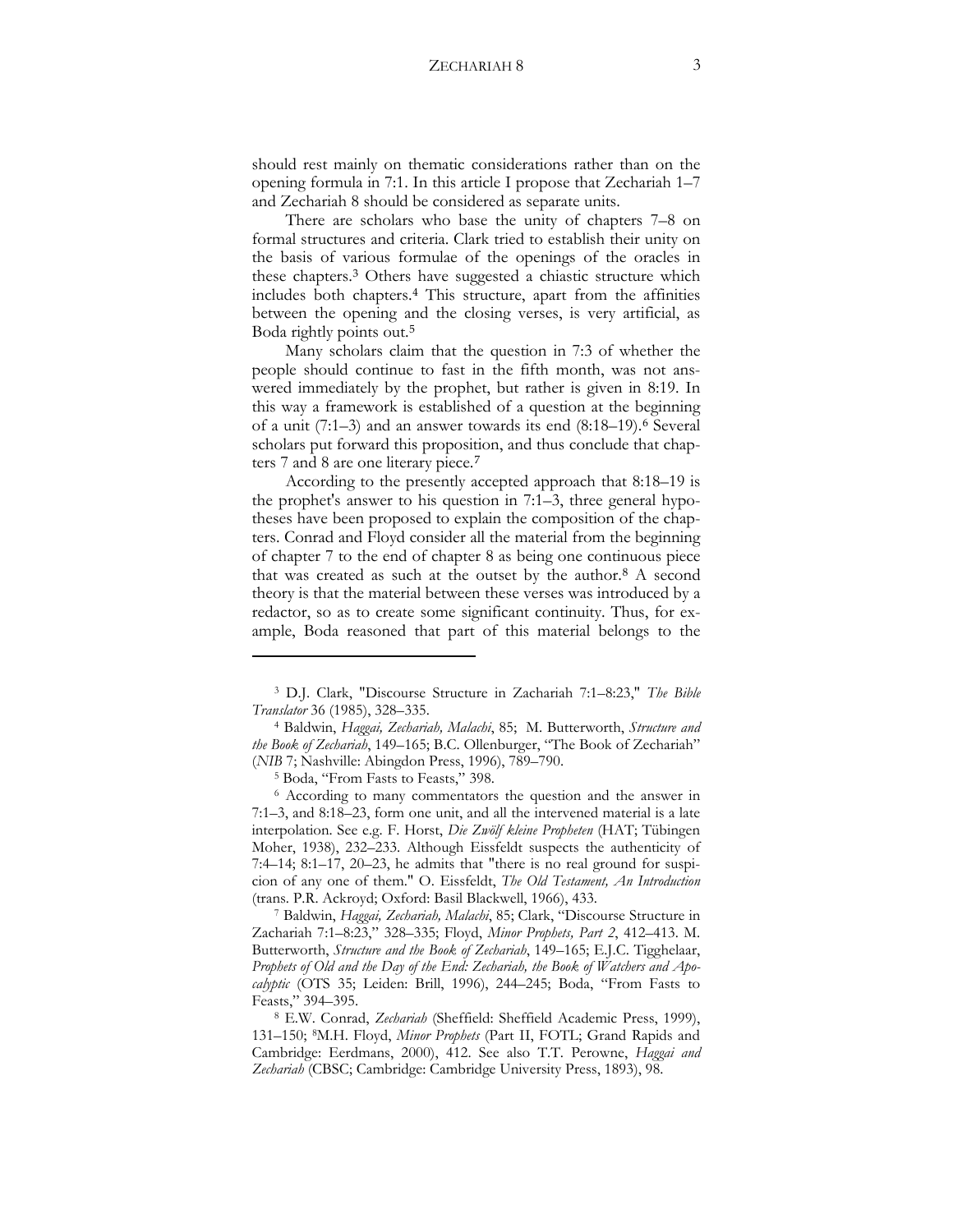prophet's response to the people concerning the continued observance of the fasts  $(7:4–14; 8:16–17)$  and the rest of the material was added by a redactor.[9](#page-3-0) As far as the content of chapters 7 and 8 is concerned, it is generally agreed that the prophet's concern is to give precedence to the worship of the heart and living in accordance with the covenant with God over cultic rituals.[10](#page-3-1) After the promise concerning the status of Jerusalem and redemption of the people through God in 8:1–17, the prophet can complete his answer on the transformation of fast-days into days of rejoicing (8:19). Mitchell also regards chapters 7–8 as one unit, but emphasizes the subject of the return of Judah to God.[11](#page-3-2) The third proposition is that while 8:18–19 should be seen as the continuation of 7:1–3, the material in between is not connected.[12](#page-3-3)

My general criticism of this approach is that it is difficult to connect all the material in chapters 7 and 8 to the subject of the fasting that appears only at the beginning of chapter 7 and towards the end of chapter 8. Here there are various different oracles that relate to the status of Jerusalem, the removal of foreign elements from Judah, the arrival of Jews from exile, a threat of punishment for Judah if truth is not spoken and justice not done, and other subjects which only in a general fashion can be related to the topic of the fasts. The fact that 8:19 deals with the same subject as 7:1-3 does not necessarily turn everything in between into one unit, even if some of the material was later introduced by a redactor; there are other ways of explaining the return to the subject of fasting at the end of the chapter.

Other scholars do not regard chapter 8 as a continuation of the subject of fasting in 7:1–3. They maintain that the answer to the question about continuing to observe the fast days is to be found in 7:4–7 (or, for that matter, in 7:4–14 as others have proposed).[13](#page-3-4) I support the position that the answer is in these verses. Clearly, the prophecy does not answer the people's question in 8:19. They wanted to know whether they should continue the fast rituals. This

<span id="page-3-0"></span><sup>9</sup> Boda, "From Fasts to Feasts," 398–401. For other variations of this approach, see Rudolph, *Haggai-Sacharja 1–8 - Sacharja 9–14 - Maleachi*, 142– 152; Petersen, *Haggai, and Zechariah 1–8, A Commentary*, 312–313. See also:

<span id="page-3-1"></span>Rudolph, *Haggai-Sacharja 1–8 - Sacharja 9–14 - Maleachi*, 143–144. 10 Floyd, *Minor Prophets*, 412. R. Mason, *The Books of Haggai, Zechariah*  and Malachi (Cambridge; University Press, 1977), 68.

<span id="page-3-2"></span><sup>&</sup>lt;sup>11</sup> H.G. Mitchell, *Haggai, Zechariah* (ICC; Edinburgh: T & T Clark, 1912), 198–217.

<span id="page-3-3"></span><sup>&</sup>lt;sup>12</sup> R. Mason, *Haggai Zechariah and Malachi* (CBC; Cambridge: Cambridge University Press, 1977), 68.

<span id="page-3-4"></span><sup>13</sup> For the first opinion, see: Meyers and Meyers, *Haggai, Zechariah 1–8*, 389–394. They, however, think that the response ends with v. 6. For the second opinion, see: M. A. Sweeney, *The Twelve Prophets*, vol. 2, Berit Olam; Collegeville: The Liturgical Press, 2000), 642. Baldwin, too, sees 7:1–14 as a unit. See Baldwin, *Haggai, Zechariah, Malachi*, 144.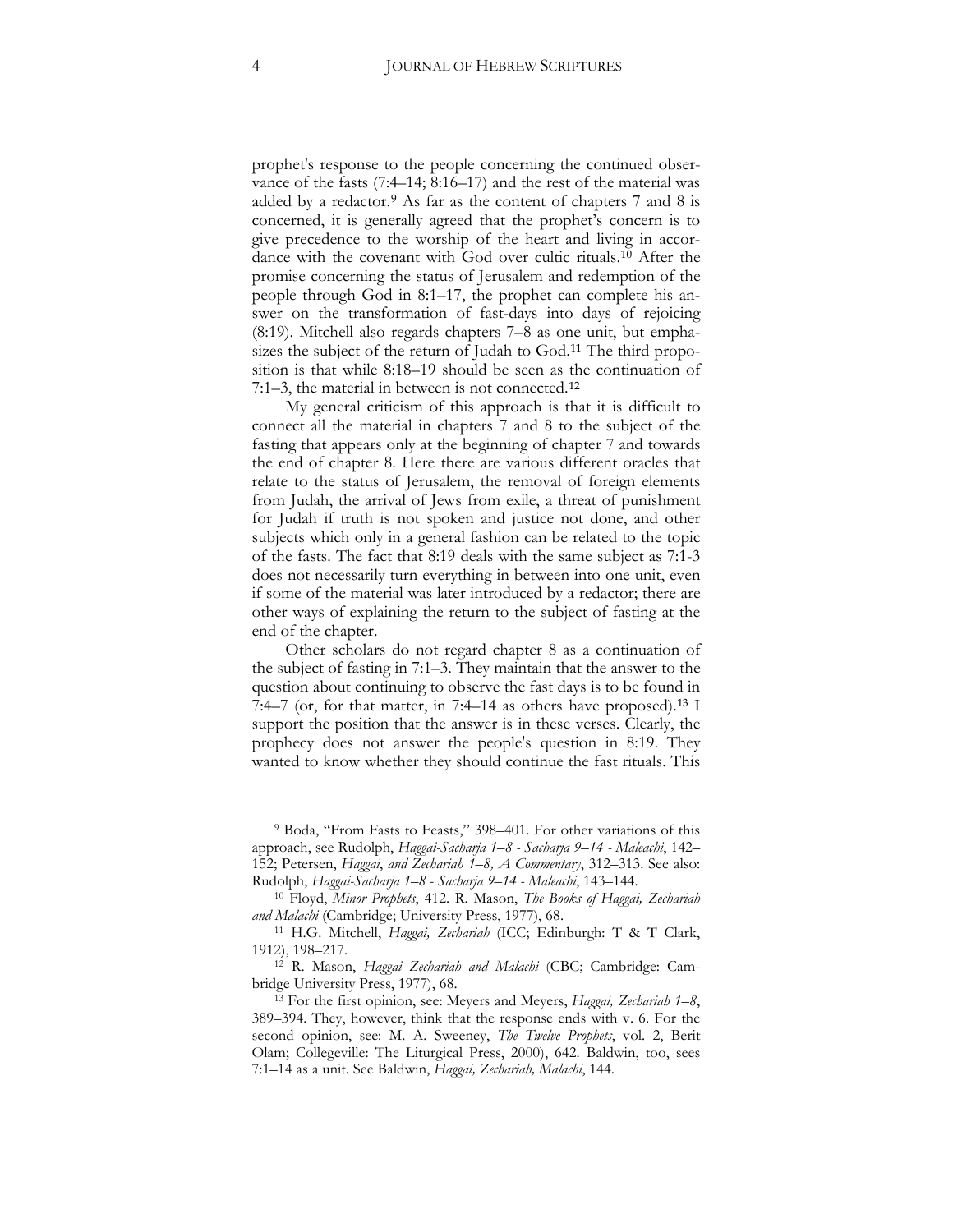question is not addressed by the prophet in 8:19.[14](#page-4-0) To the contrary, the prophet refers in his answer to future changes, but not to the current situation.

In my opinion the prophet's answer is found where one might expect it to be—immediately following the question,  $vv$  4–7. The answer can be interpreted as meaning that the Lord is indifferent to the question and it is the people's own decision whether to fast or not. What the Lord is interested in, the prophet claims, is that they follow the prophet's teachings. These are uttered by the prophet in vv 8–14. But even if this interpretation is not accepted, it still needs to be asserted that 8:19 is not the answer to the question. According to this approach, chapters 7 and 8 are a collection of separate oracles.[15](#page-4-1) This, for example, is how Ackroyd regards chapter 8.[16](#page-4-2) We find a more detailed treatment in Meyers and Meyers' Anchor Bible commentary. In their opinion chapter 8 is divided into two parts: vv 1–17 which contain seven short oracles, and vv 18–23, which contain another three. This division is based on the opening of each of the parts with the words: "And the word of the Lord of hosts came [to me] saying…" (v 1 and v 18). Each one of the ten oracles can be identified by its new opening, "Thus says the Lord of hosts."[17](#page-4-3) What nearly all scholars have in common is that they regard chapters 7–8 as a collection of oracles that constitute the second part of the book after chapters 1–6. This perception rests primarily on the formulas occurring in the book of Zechariah (e.g., Zech 7:1), which, in their opinion, indicates the opening of a new section.[18](#page-4-4)

In regards to the position of chapters 7–8 within a larger context, Meyers and Meyers find many analogies between Haggai and Zechariah 7–8 that prove, in their opinion, that Haggai and Zechariah 1–8 is one literary unit.[19](#page-4-5) Boda regards chapters 7–8 as a transi-

<span id="page-4-0"></span><sup>&</sup>lt;sup>14</sup> See also: Y. Kauffmann, *Toldot HaEmuna HaIsrelit*, vol. 8 (Tel Aviv: Mosad Bialik-Devir, 1972), 207 (Hebrew). 15 W.A.M. Beuken, *Haggai-Sacharja 1–8: Studien zur Überlieferungsgeschichte* 

<span id="page-4-1"></span>*der Frühnachexilischen Prophetie* (Assen: Van Gorcum, 1967), 156–183. See also S.R. Driver, *An Introduction to the Literature of the Old Testament* (Edinburgh: T & T Clark, 19139), 346.

<span id="page-4-2"></span><sup>16</sup> P.R. Ackroyd, "Zechariah," in *Peak's Commentary on the Bible* (London: Nelson, 1962), 650; Meyers and Meyers, *Haggai, Zachariah 1–8*, lx– lxiii, 390.

<span id="page-4-3"></span><sup>&</sup>lt;sup>17</sup> C.L. Meyers and E.M. Meyers, *Haggai, Zechariah 1–8* (AB; New York, Doubleday, 1987), 428–433, 442–445.

<span id="page-4-4"></span><sup>18</sup> Driver defines chapters 7–8 as the third part of the Book. The first part is 1:2–6, and 1:7–6:15, is the second. His division, too, is based on the titles that include information about the date, at the beginning of each of the three sections. See S.R. Driver, *The Minor Prophets*, vol. 2 (NCB; New York: Oxford University Press and Edinburgh: Jack, 1906), 182, 183, 215.

<span id="page-4-5"></span><sup>19</sup> Meyers, *Haggai, Zechariah 1–8*, lxi–lxii. For a detailed study on this approach see J. Wöhrle, "The Formation and Intention of the Haggai-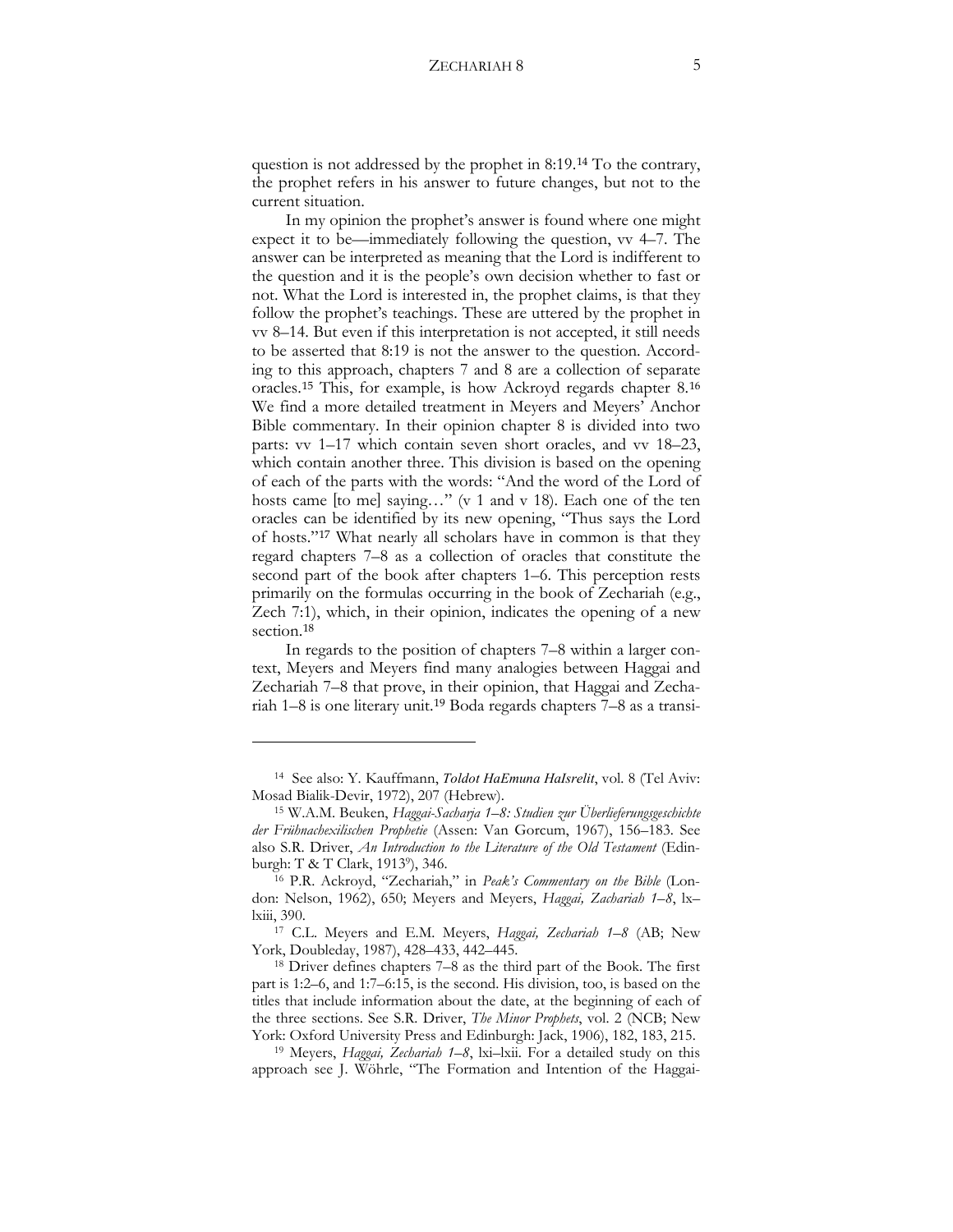tional unit between Zechariah 1–6 and 9–14.<sup>20</sup> Sweeney also argues that Zechariah 9–14 develops ideas that are introduced in chapters  $7 - 8.$ 

According to the various approaches mentioned, chapters 7–8 are one unit, on account of the new opening in 7:1 and the connection between 7:1–3 and 8:19. In contrast to this proposition, a close affinity between in 1:1–6 and 7:1–14 should be noted.<sup>21</sup> This leads us to the possibility that the unit which opens at the beginning of chapter 1 closes at the end of chapter 7.

| Zech 7:1, 7, 9–12                                      | Zechariah 1:1-6                                        |
|--------------------------------------------------------|--------------------------------------------------------|
| (א) וַיְהִי בִּשְׁנַת אַרְבַּע                         | (א) בַּחֹדֵשׁ הַשְּׁמִינִי בִּשְׁנַת                   |
| לִדָרְיָיֵשׁ הַמֵּלֵדִּ                                | שִׁתַּיִם לְדָרְיָוֵשׁ                                 |
| הָיָה דִבַר יִהוָה אֵל זִכַרִיָה בִּאַרִבָּעָה         | הָיָה דִּבַר יְהוָה אֶל זְכַרְיָה בֶּן בֶּרֶכְיָה      |
| לַחֹדֵשׁ הַתְּשָׁעִי בִּכְסְלֵוּ:                      | ּבֵן עִדּוֹ הַנָּבִיא לֵאמֹר:                          |
| (יב) וַיְהִי <b>קֶצֶף</b> גָּדוֹל מֵאֵת יְהוָה         | (ב) <b>קַצַף</b> יִהוַה עַל אֲבוֹתֵיכֶם <b>קָצֶף</b> : |
| צבאות:                                                 |                                                        |
| ו) הֵלוֹא אֶת הַדְּבָרִים)                             | (ד) אַל תְּהִיוּ כַאֲבֹתֵיכֵם                          |
| אֲשֶׁר <b>קָרָא</b> יְהוָה בְּיַד הַ <b>ּנְבִיאִים</b> | אֲשֶׁר <b>קָרְאוּ</b> אֲלֵיהֶם <b>הַנְּבִיאִים</b>     |
| <b>הַרְאִשׂנִים</b> בִּהְיוֹת יְרוּשַׁלַם              | הָרְאֹשׂנִים לֵאמֹר                                    |
| (ט) כֹּה אָמַר יְהוָה צְבָאוֹת                         | כּה אָמַר יְהוָה צִבָאוֹת שׁוּבוּ נָא                  |
| לֵאמֹר מִשְׁפַּט אֱמֶת שְׁפֹטוּ וְחֶסֶד                | מִדַּרְכֵיכֶם הָרָעִים וּמַעֲלְילֵיכֶם הָרָעִים        |
| וְרַחֲמִים עֲשׂוּ אִישׁ אֶת אָחִיו:                    |                                                        |
| (י) וְאַלְמָנָה וְיָתוֹם גֵּר וְעָנִי)                 |                                                        |
| אַל תַּעֲשׂקוּ וְרָעַת אִישׁ אָחִיו אַל                |                                                        |
| תַּחְשְׁבוּ בִלְבַבְכֶם:                               |                                                        |
| יִמְאֲנוּ <b>לְהַקְשָׁיב</b> וַיִּתְנוּ)               | וְלֹא שָׁמְעוּ וְלֹא הִקְשִׁיבוּ אֵלַי נְאֻם           |
| כְתֵף סֹרָרֶת וְאָזְנֵיהֶם הִכְבִּידוּ                 | יְהוְ֫ה׃                                               |
| מִשְׁמוֹעַ:                                            |                                                        |

Zechariah Corpus", JHS 6 (2006), 1-14. Electronic access: http://www.arts.ualberta.ca/JHS/Articles/article 60.pdf. Against this approach see M.J. Boda, "Zechariah: Master Mason or Penitential Prophet," R. Albertz and B. Becking (eds.) Yahwism After the Exile: Perspectives on Israelite Religion in the Persian Era (Assen: Van Gorcum, 2003), 49-69.

<sup>20</sup> Boda, "From Fasts to Feasts," 390-407.

<span id="page-5-1"></span><span id="page-5-0"></span><sup>21</sup> Boda has presented a thorough and detailed comparison between Zech 1:1-6 and Zech 7-8. Boda, "Zechariah: Master Mason or Penitential Prophet", 49–69. He finds connections between these passages especially on the Dtr. prose sections in Jeremiah. His conclusion is that the composer of these passages was "deeply rooted in the tradition of Jeremiah". It must be emphasized that 1:1-7 is connected mainly to chapter 7, and thus these connections can indicate that chapter 7–8 form a new unit, or that chapter 7 is the final unit of chapters 1-7, while chapter 8 forms another unit. The English translations of the biblical sources are based on the NRSV, but at times adjusted to a more literal rendering of the Hebrew source.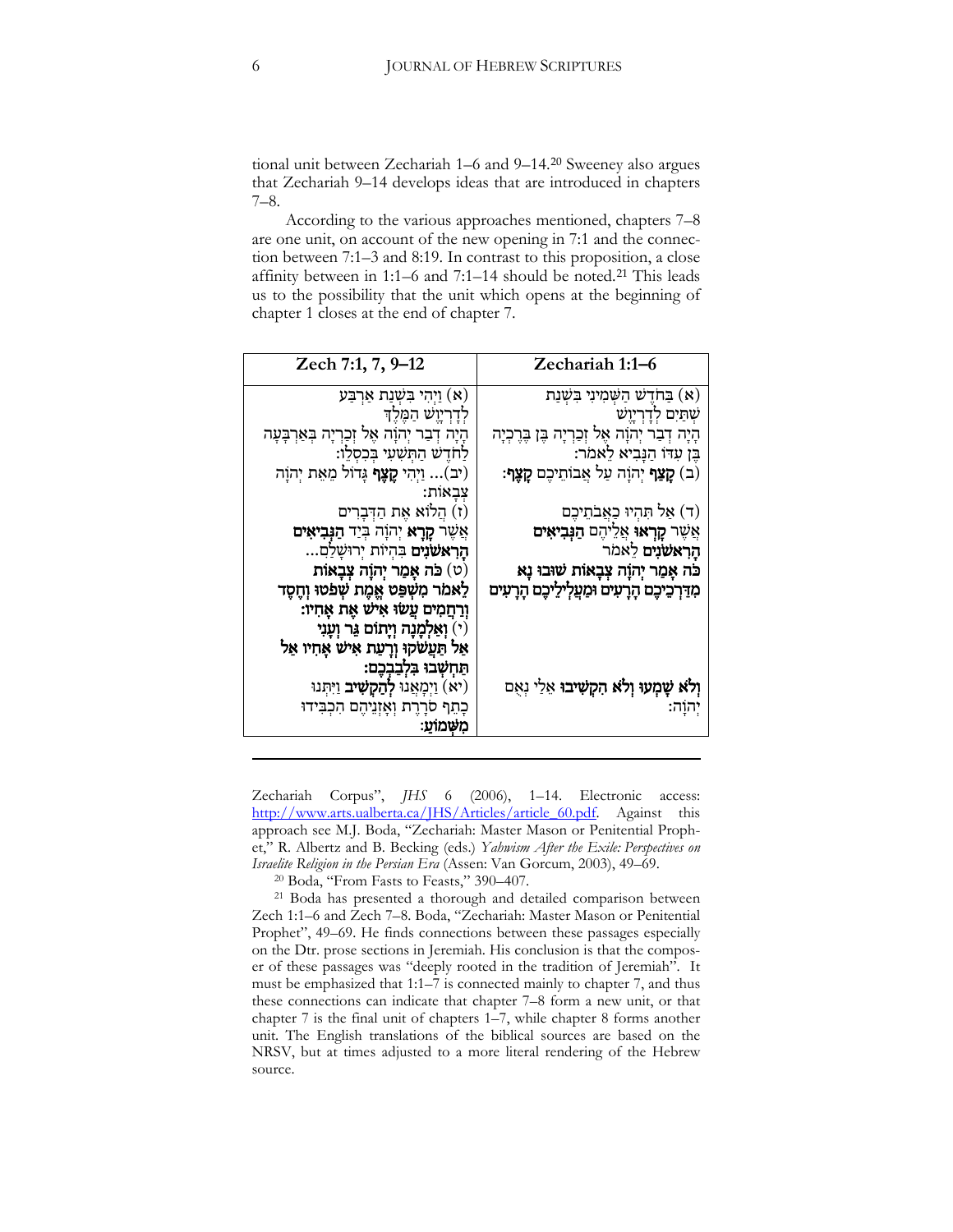| יב) וְלִבָּם שַׂמוּ שַׁמְיר)<br>מְשָׁמוֹעַ אֶת הַחּוֹרָה וְאֶת הַדְּבָרִים<br>אֲשֶׁר שָׁלַח יְהוָה צִבָאוֹת בִּרוּחוֹ בִּיַד<br>הַנִּבִיאִים הָרְאַשׂנִים<br>יג) וַיְהִי כַאֲשֶׁר <b>קָרָא וְלֹא</b> )<br>שַׁמֱעוּ כֵּן יִקְרָאוּ וְלֹא אֱשְׁמַע אָמַר<br>יִהוַׁה צִבְאוֹת:                                                                                                      |                                                                                                                                                                                         |
|----------------------------------------------------------------------------------------------------------------------------------------------------------------------------------------------------------------------------------------------------------------------------------------------------------------------------------------------------------------------------------|-----------------------------------------------------------------------------------------------------------------------------------------------------------------------------------------|
| <sup>1</sup> In the fourth year of King<br>Darius, the word of the Lord<br>came to Zechariah in the fourth<br>day of the ninth month, which is<br>Chisley.                                                                                                                                                                                                                       | $1$ In the eighth month, in the<br>second year of Darius, the word<br>of the LORD came to Zechariah<br>the son of Berechiah, son of<br>Iddo, the prophet, saying,                       |
| <sup>12</sup> Therefore <i>great anger came</i><br>from the Lord of hosts.                                                                                                                                                                                                                                                                                                       | <sup>2</sup> "The LORD was very angry<br>with your fathers.                                                                                                                             |
| $7$ were not these the words<br>which the Lord cried out by the<br>former prophets?"<br><sup>9 "</sup> Thus says the Lord of hosts,<br>Render true judgments, show<br>kindness and mercy each to his<br>brother, $^{10}$ do not oppress the<br>widow, the fatherless, the so-<br>journer, or the poor; and let<br>none of you devise evil against<br>his brother in your heart". | <sup>4</sup> Be not like your fathers,<br>to whom <i>the former prophets</i><br>cried out,<br>'Thus says the LORD of hosts,<br>Return from your evil ways and<br>from your evil deeds.' |
| $11$ But they refused to hearken,<br>and turned a stubborn shoulder,<br>and stopped their ears that they<br>might not hear.                                                                                                                                                                                                                                                      | But they did not hear or heed<br>me, says the LORD.                                                                                                                                     |

In terms of the structure of the book and the way it is divided up, these affinities can be explained in one of two ways. Certain scholars posit that the affinity between the two oracles above suggests that they both constitute openings to the two parts of the book, chapters 1–6 and 7–8.[22](#page-6-0) But it is also possible that these affinities indicate an inclusio, where 1:1–6 is the opening oracle of the unit and chapter 7 is its closure. This structure would separate chapter 8 from chapters 1–7, and indicate it to be a separate unit.

There are a variety of opinions on how to explain the composition of chapter 8, though it is very difficult to decide if it is a ho-

<span id="page-6-0"></span> $\ddot{\phantom{a}}$ 

<sup>22</sup> Conrad, *Zechariah*, 137.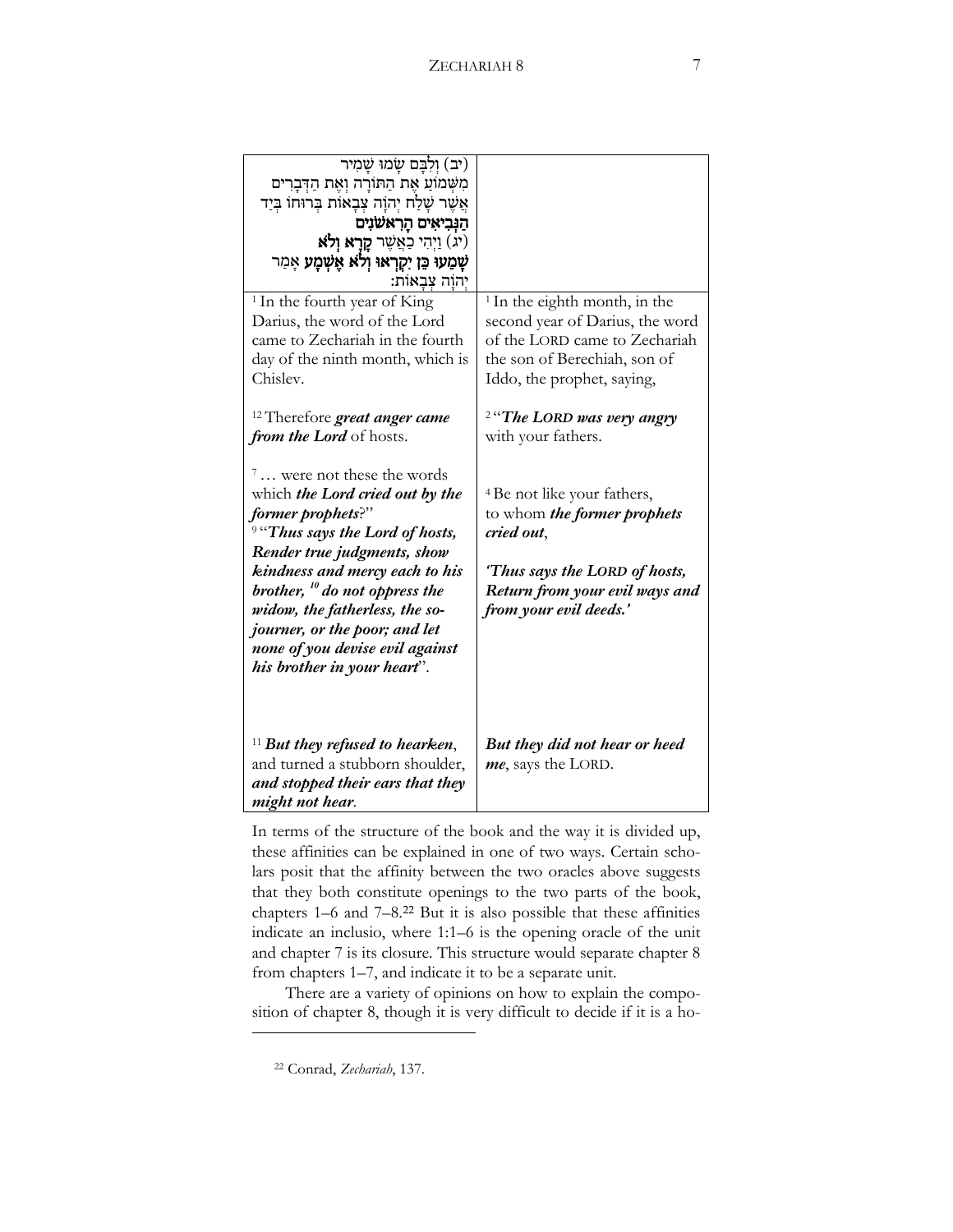mogenous work[23](#page-7-0) or a collection of oracles given at different times.[24](#page-7-1) The question addressed in this paper is the relationship between chapter 8 and chapters 1–7.

The fact that the scholars did not regard chapter 8 as an entity in itself is one of the reasons why the essence of the chapter has been overlooked by commentators. A close look at the rhetoric of chapter 8 and the set of analogies with chapters 1–7 leads us to different conclusions than those reached thus far in the study of the book.

### **A NEW PROPOSAL**

Zechariah 8 contains ten short oracles, which open with the words, "Thus says the Lord of hosts," or one with a shorter introduction: "Thus says the Lord," (8:3). According to this key, the oracles are:

- 1. Zech 8:2
- 2. Zech 8:3
- 3. Zech 8:4–5
- 4. Zech 8:6
- 5. Zech 8:7–8
- 6. Zech 8:9–13
- 7. Zech 8:14–17
- 8. Zech 8:19
- 9. Zech 8:20-22
- 10. Zech 8:23

 $\overline{a}$ 

Apart from the fourth oracle in this list, each of the oracles is connected linguistically and thematically (and sometimes only thematically) with oracles and visions in chapters 1–7, as we will see below. I propose that Zechariah 8 is a revision and digest of parallel oracles and visions in of Zechariah 1–7. That some verses in chapter 8 repeat previous material in Zechariah has been noticed by

<span id="page-7-0"></span><sup>23</sup> This is the opinion held by A. Petitjean, *Les oracles du Proto-Zacharie: :un programme de restauration pour la communauté juive après l'exil* (Etudes bibliques; Paris: Gabalda, 1969), 365–383. In his opinion its date is before the return from Babylon. R.A. Mason, "The Prophets of Restoration," R. Coggins, A Phillips, and M. Knibb (eds.) *Israel's Prophetic Tradition,* (Cambridge: Cambridge Univ. Press, 1982), 148-149; Conrad, *Zechariah*, 131-150.24 W.A.M. Beuken, *Haggai – Sacharja 1–8*, *Studien zur Überlieferungsge-*

<span id="page-7-1"></span>schichte der frühnachexilischen Prophetie (Assen: Van Gorcum, 1967), 156–183; Rudolph, *Haggai-Sacharja 1–8 - Sacharja 9–14 – Maleachi*, 143–152; Baldwin, Haggai, Zechariah, Malachi, 140; Petersen, *Haggai and Zechariah 1–8, A Commentary*, 297.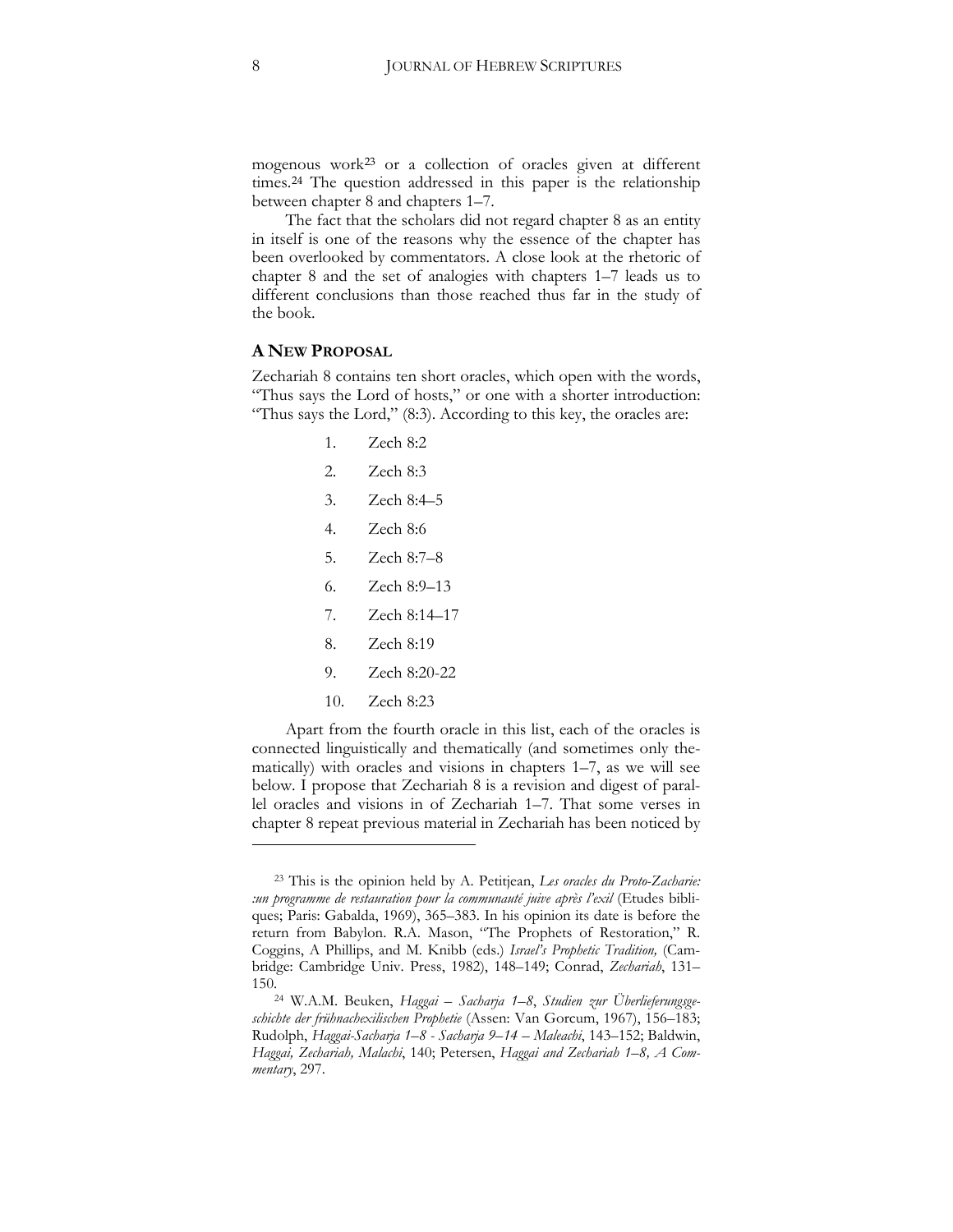a number of scholars, but since they did not detect all the analogies they did not discern the unique characteristic of chapter 8, as a summary of the prophet's previous work.[25](#page-8-0)

#### *1. ZECH 8:2*

The first oracle in chapter 8, v 2 is an almost exact quotation of the end of the first vision in 1:14–15.[26](#page-8-1)

| Zech 1:14–15                                           | Zech 8:2                                                           |
|--------------------------------------------------------|--------------------------------------------------------------------|
| יד) וַיֹּאמֶר אֱלַי הַמַּלְאַדְּ הַדִּבֵר בִּי)        |                                                                    |
| קרָא לֵאמֹר כֹּה אָמַר יִהוָה צִבָאוֹת                 | (ב) כֹּה אָמַר יְהוָׁה צִבָאוֹת                                    |
| קנאתי לירוּשַׁלַם וּלִצְיּוֹן קִנְאַה                  |                                                                    |
| גדולה                                                  | קנאתי לְצִיּוֹן קוֹצְה גְדוֹלָה וְחֵמָה<br>גִדוֹלָה קִנֵּאתִי לָהּ |
| (טו) וְקֵצֶף גַּדוֹל אֲנִי קֹצֵף עַל הַגּוֹיִם         |                                                                    |
| הַשַּׁאֲנַגִּים אֲשֶׁר אֲנִי קַצַּפִתִּי מִעָט         |                                                                    |
| וְהֵמֵה עַזְרוּ לְרַעֲה:                               |                                                                    |
| $(1:14)$ So the angel who talked                       |                                                                    |
| with me said to me, 'Cry out,                          |                                                                    |
| Thus says the LORD of hosts:                           | Thus says the LORD of hosts:                                       |
| I am jealous for Jerusalem                             | I am jealous for Zion with                                         |
| and for Zion with great jeal-                          | great jealousy, and I am                                           |
| <b><i>ousy</i></b> . <sup>15</sup> And I am very angry | jealous for her with great                                         |
| with the nations that are at                           | wrath.                                                             |
| ease; for while I was angry but                        |                                                                    |
| a little they furthered the dis-                       |                                                                    |
| aster.                                                 |                                                                    |

# *2. ZECH 8:3*

 $\overline{a}$ 

The second oracle in chapter 8, v 3 is composed of the continuation of the first of Zechariah's visions quoted above, and of 2:14– 15 [ET 2:10–11].[27](#page-8-2) Both these sources speak of God's return to

<span id="page-8-0"></span><sup>&</sup>lt;sup>25</sup> Ackroyd, "Zachariah," 650; Rudolph, *Haggai-Sacharja 1–8 - Sacharja* 9-14 - Maleachi, 144; P.L. Redditt, *Haggai, Zechariah, Malachi* (NCB; Grand Rapids: Eerdmans, 1995), 84; Mason explains 8:1-8 as an exegesis of the preaching of Zechariah. See R. Mason, *Preaching the Tradition: Homily and Hermeneutics After Exile* (Cambridge: Cambridge University Press, 1990), 221–228. See also M.R. Stead, *The Intertestuality of Zechariah 1*–*8* (LHBOTS 506h New York and London: T & T Clark, 2009), 226–231. 26 Rudolph, *Haggai-Sacharja 1–8 - Sacharja 9–14 - Maleachi*, p. 147h Mey-

<span id="page-8-1"></span>ers and Meyers, *Haggai, Zechariah 1*-8, 411; R.L. Smith, *Micah-Malachi* (WBC; Waco: Word Books, 1984), 231; Redditt, *Haggai, Zechariah, Malachi*, 84; Mason, *Preaching the Tradition*, 221-222.

<span id="page-8-2"></span><sup>27</sup> For the connections between these texts see also Rudolph, *Haggai-Sacharja 1–8 - Sacharja 9–14 - Maleachi*, 147h Meyers, *Haggai, Zechariah 1–8*, 411-412; Mason, *Preaching the Tradition*, 223.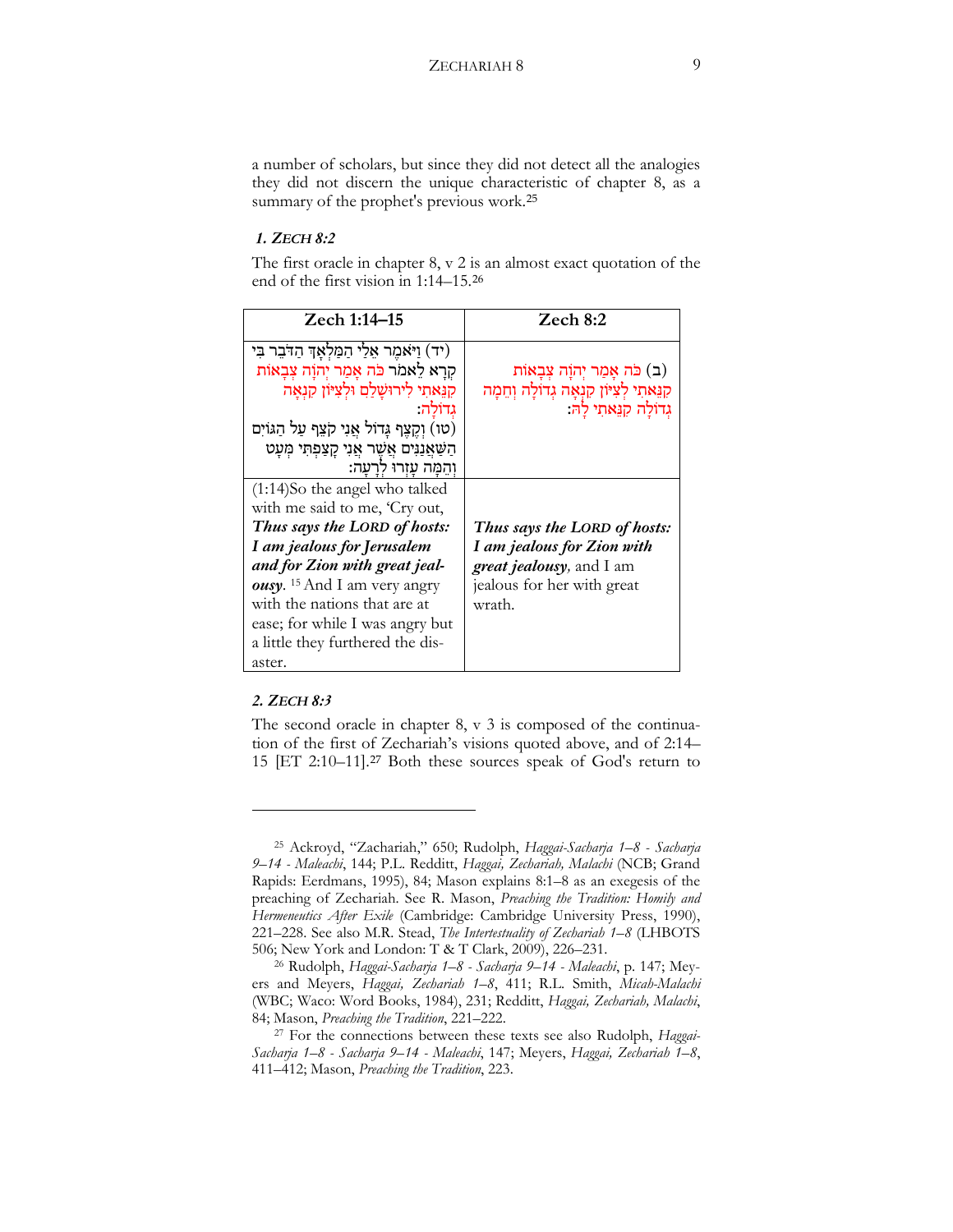| Zech 1:16; 2:14-15                                                     | Zech 8:3                                                    |
|------------------------------------------------------------------------|-------------------------------------------------------------|
| (טז) לָכֵן כֹּה אָמַר יִהוָה                                           | $\pi$ בה אָמַר יְהוָה) (ג)                                  |
| שַׁבִתְּי לְירוּשָׁלַם בְּרַחֲמִים בֵּיתִי                             | שַׁבִתִּי אֶל צִיּוֹן וְשָ <mark>ׁכַנְתִּי בְּתוֹד</mark> ִ |
| יִבָּנֵה בָּה נִאָם יִהוָה צִבָאוֹת וְקַו                              | יִרוּשַׁלַם                                                 |
| יִנַּטֵה עַל יִרוּשַׁלַם:                                              | וְנִקְרָאָה יְרוּשָׁלַם עִיר הָאֱמֶת וְהַר                  |
| יד) רַנִּי וְשָׂמְחִי בַּת צִיּּוֹן כִּי הִנְנִי)                      | יְהוַה צִבְאוֹת הַר הַקְדֵשׁ:                               |
| בָא וְשַׁכַּנְתִּי בְתוֹכֵךְ נְאָם יְהוַה:                             |                                                             |
| (טו) וְנִלְוּוּ גוֹיִם רַבִּים אֱל יְהוַה                              |                                                             |
| בַּיּוֹם הַהוּא וְהָיוּ לִי לְעַם וְשַׁבַנִתְי                         |                                                             |
| בְתוֹכֵךְ וְיָדַעַתְּ כִּי יְהוָה צְבָאוֹת                             |                                                             |
| שַׁלַחַנִי אֱלַיִדְ:                                                   |                                                             |
| $(1:16)$ Therefore, thus says                                          | Thus says the LORD: I have                                  |
| the LORD, I have returned to                                           | returned to Zion, and will                                  |
| Jerusalem with compassion;                                             | dwell in the midst of Jerusa-                               |
| my house shall be built in it,                                         | lem,                                                        |
| says the LORD of hosts, and                                            | and Jerusalem shall be called                               |
| the measuring line shall be                                            | the faithful city, and the                                  |
| stretched out over Jerusalem.                                          | mountain of the LORD of                                     |
|                                                                        | hosts, the holy mountain.                                   |
| $(2:14-15)$ Sing and rejoice, O                                        |                                                             |
| daughter of Zion; for lo, I                                            |                                                             |
| come and I will dwell in the                                           |                                                             |
| <i>midst of you</i> , says the LORD.                                   |                                                             |
| <sup>11</sup> And many nations shall join                              |                                                             |
| themselves to the LORD in                                              |                                                             |
| that day, and shall be my                                              |                                                             |
| people; and I will dwell in the<br><i>midst of you</i> , and you shall |                                                             |
| know that the LORD of hosts                                            |                                                             |
| has sent me to you.                                                    |                                                             |

Jerusalem, and his dwelling in the city, and this as a direct function of the zeal of God.[28](#page-9-0)

# *3. ZECH 8:4–5*

 $\ddot{\phantom{a}}$ 

The third oracle, in 8:4–5, parallels the oracle of the vision of the man with a measuring line in chapter 2:8 [ET 2:4].[29](#page-9-1)

<sup>29</sup> J.E. Tollington, *Tradition and Innovation in Haggai and Zechariah 1–8*

<span id="page-9-1"></span><span id="page-9-0"></span><sup>28</sup> For the idea of Jerusalem and Zion in the postexilic period and mainly in Zechariah 1–8, see: C.L. Meyers and E.M. Meyers, "Jerusalem and Zion after the Exile: The Evidence of First Zechariah," M. Fishbane et. al. (eds.) *"Sha'arei Talmon": Studies in the Bible, Qumran, and the Ancient Near East Presented to Shemaryahu Talmon* (Winona Lake, Ind.: Eisenbrauns, 1992), 121–135.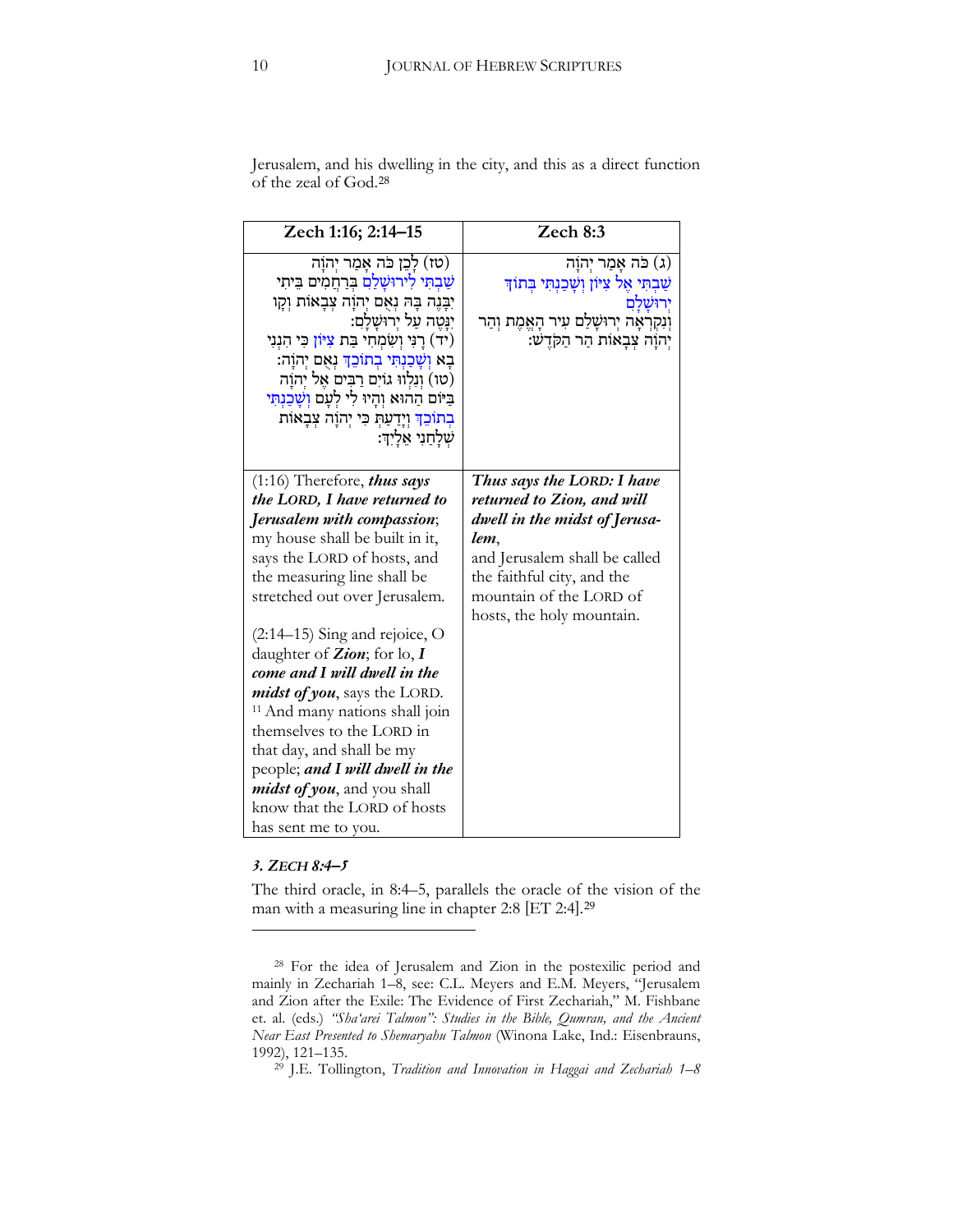| Zech 2:8                                     | Zech 8:4-5                               |
|----------------------------------------------|------------------------------------------|
| ת) וַיֹּאמֵר אֵלַיו רָץ)                     | (ד) כֹּה אָמַר יְהוָה צִבָאוֹת           |
| דַּבֵּר אֵל הַנַּעַר הַלָּז לֵאמֹר פִּרָזוֹת | עד יֵשְׁבוּ זְקֵנִים וּזְקֵנוֹת          |
| תֵּשֵׁב יְרוּשָׁלַם מֵרֹב אָדָם וּבְהֵמָה    | בִּרְחֹבוֹת יְרוּשַׁלַם וְאִיש           |
| בתוכה:                                       | מִשְׁעַנְתּוֹ בְּיַדוֹ מֵרֹב יַמִים:     |
|                                              | (ה) וּרְחֹבוֹת הַעִיר יְמֵלְאוּ יְלַדִים |
|                                              | וִילַדוֹת מִשַּׂחֲקִים בִּרְחֹבֹתֵיהַ:   |
| $(2:4)$ and said to him, "Run,               | Thus says the LORD of hosts:             |
| say to that young man, <i>Jeru-</i>          | Old men and old women shall              |
| salem shall be inhabited as                  | again sit in the streets of Jeru-        |
| villages without walls, be-                  | salem, each with staff in hand           |
| cause of the multitude of                    | for very age. And the streets of         |
| men and cattle in it.                        | the city shall be full of boys           |
|                                              | and girls playing in its streets.        |

In this case, the parallel between the oracles is expressed not in the wording of the text but in its content. In 2:8 [ET 2:4], the prophet foresees that Jerusalem shall be extended greatly, and that within the city there will be so many people and cattle that the residential part of the city will burst beyond the city walls. In the third oracle, 8:4–5, there is a prediction that the city will be filled with boys and girls and the people in the city will live long lives. In 2:8 [ET 2:4], the prophet speaks of the expansion of the borders of the city and in 8:4–5 the description expands on this positive picture, adding the matter of the longevity of its residents (a similar idea appears in Isa 65:20) and the joy of the children who fill the streets of Jerusalem (see also Jer 30:19).

# *4. ZECH 8:6*

The fourth oracle in chapter 8, v 6 does not have a parallel in the preceding material.

#### *5. ZECH 8:7–8*

<u>.</u>

The fifth oracle, 8:7–8, is parallel in its content to the vision of the measuring line in 2:10–16 [ET 12–13].[30](#page-10-0) Both these oracles relate to bringing the people of Judah out of exile and settling them in Jerusalem. As with the previous parallel, in neither of these oracles is there an affinity in the vocabulary used:

<sup>(</sup>JSOTsup 150; Sheffield, Sheffield Academic, 1993), 27. This parallel was hinted by Sweeney, *The Twelve Prophets*, 648. 30 This parallel was indicated by Meyers and Meyers, *Haggai, Zechariah* 

<span id="page-10-0"></span>*<sup>1–8</sup>*, 418h see also Rudolph, *Haggai-Sacharja 1–8 - Sacharja 9–14 - Maleachi*, 148.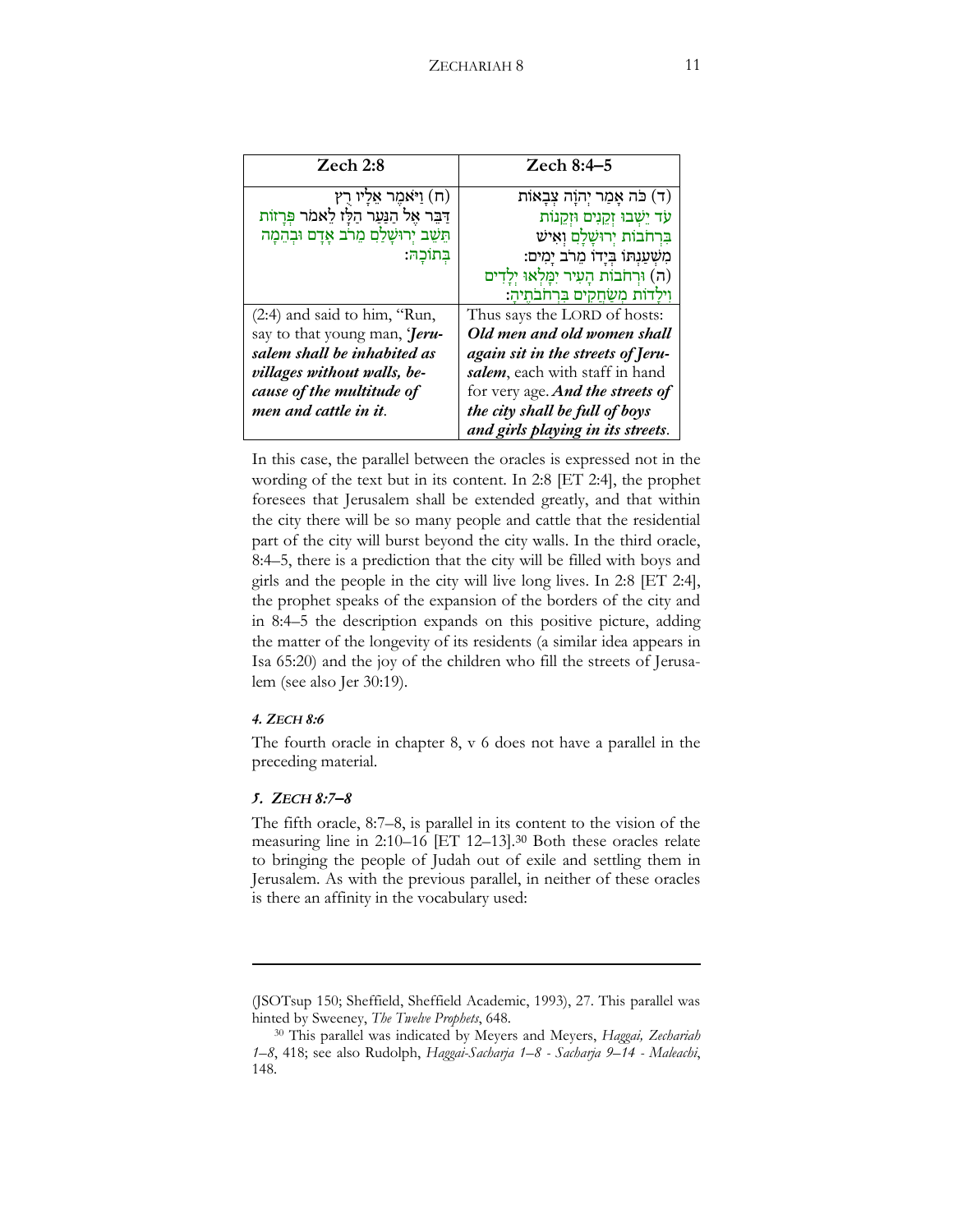| <b>Zech 2:10</b>                            | Zech 8:7-8                             |
|---------------------------------------------|----------------------------------------|
| Zech 2:15–16                                |                                        |
| י) הוֹי הוֹי וְנָסוּ מֵאֶרֶץ צָפוֹן)        | (ז) כֹּה אָמַר יִהוַּה צְבָאוֹת)       |
| נְאָם יְהוָה כִּי כְּאַרְבַּע רוּחוֹת       | הִנְנִי מוֹשִׁיטַ אֵת עַמִּי מֵאֵרֵץ   |
| הַשָּׁמַיִם פֵּרַשָׂתִּי אֵתְכֵם נִאָם      | ּמְזָרָח וּמֵאֵרֵץ מִבוֹא הַשָּׁמֵשׁ:  |
| יִהוַה:                                     | (ח) וְהֵבֵאתִי אֹתָם וְשָׁכְנוּ        |
| (טו) וְנִלְוּוּ גוֹיִם רַבִּים אֵל יִהוַֹּה | בִּתוֹדְ יִרוּשָׁלָם וְהַיוּ לִי לְעַם |
| בַּיּוֹם הַהוּא וְהַיוּ לִי לְעַם           | וַאֲנִי אֲהָיֵה לָהֶם לֵאלֹהִים        |
| וְשָׁכַנְתִּי בְתוֹכֵךְ וְיָדַעַתְּ כִּי    | בֵאֱמֵת וּבִצְדָקָה:                   |
| יִהוָׁה צִבָאוֹת שִׁלָּחַנִי אֵלְיִךָּ:     |                                        |
| (טז) וְנַחַל יְהוַה אֵת יְהוּדַה חֵלְקוֹ    |                                        |
| עַל אַדְמַת הַקֹּדֵשׁ וּבָחַר עוֹד          |                                        |
| בירוּשׁלם:                                  |                                        |
| $(2:6)$ Ho! ho! Flee from the               | <sup>7</sup> Thus says the LORD of     |
| land of the north, says the                 | hosts: Behold, I will save my          |
| LORD; for I have spread you                 | people from the east country           |
| abroad as the four winds of                 | and from the west country; $8$         |
| the heavens, says the LORD                  | and I will bring them to dwell         |
| $(2:11-12)$ And many nations                | in the midst of Jerusalem;             |
| shall join themselves to the                |                                        |
| LORD in that day, and shall                 | and they shall be my people            |
| be my people; and I will                    | and I will be their God, in            |
| dwell in the midst of you,                  | faithfulness and in righteous-         |
| and you shall know that the                 | ness."                                 |
| LORD of hosts has sent me                   |                                        |
| to you. <sup>12</sup> And the LORD will     |                                        |
| inherit Judah as his portion                |                                        |
| in the holy land, and will                  |                                        |
| again choose Jerusalem."                    |                                        |

In 2:15 [ET 2:11] a promise is made: "and shall be my people, and I will dwell in the midst of you," and in 8:8 (using slightly different wording) it is written: "and they shall be My people, and I will be their God." In both oracles the word "dwell" occurs: in 2:15 [ET 2:11] in relation to the spirit of God—"and I will dwell in the midst of you," and in 8:8, where the context is the resettling of the people in Jerusalem—"and I will bring them to dwell in the midst of Jerusalem."

The oracle in 8:7–8 extends its parallel in 2:5–17 [ET 2: 1–13]. In 2:10 [ET 2:6] there is a call to the Jews to leave the land of the north. Zech 2:16 [ET v.12] contains a promise that God will bequeath to Judah its portion of the holy land, as well as a promise of choosing Jerusalem. The oracle in  $2:5-17$  [ET  $2:1-13$ ] refers to Judah leaving the land of the north, primarily in terms of fleeing and escaping: vv 10-11 [ET 6-7]: "Ho, ho, flee then from the land of the north . . . Ho! Escape to Zion, you who dwell with the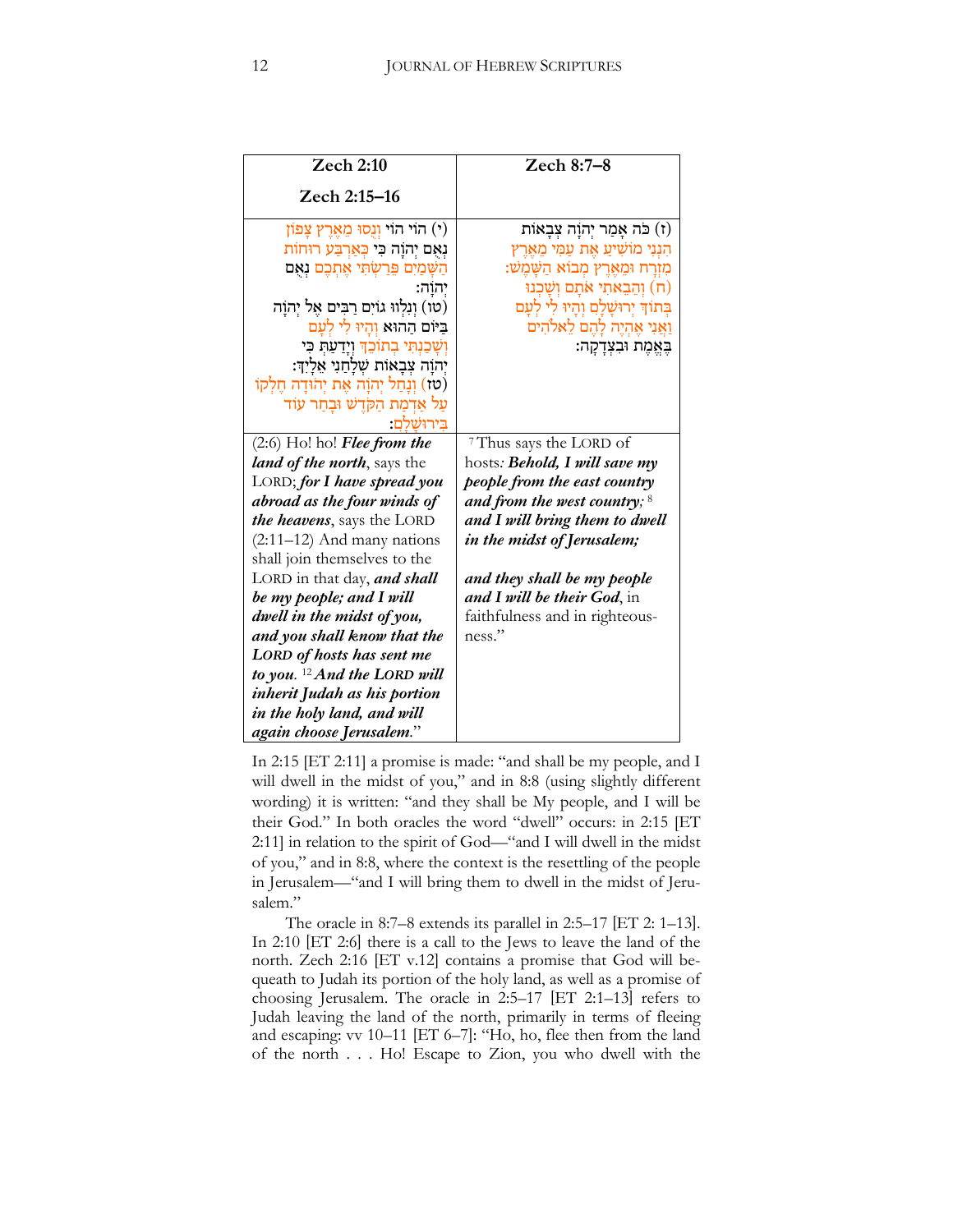daughter of Babylon." In contrast, in the oracle in 8:7 the terms used are more optimistic: "I will save My people from the east country, and from the west country."31

#### 6. ZECH 8:9-13

The sixth oracle, 8:9–13, is the longest in this collection of oracles. It comes to strengthen the hands of those who are building the Temple, after their economic distress. Now that the foundations of the Temple were built, the prophet determines that a new era is beginning in which the economic situation will be good and blessed. Scholars have rightly pointed out the affinity between this oracle and Haggai's promise of economic prosperity on the building of the Temple (Hag 1:6, 9–11; 2:15–19).<sup>32</sup> This oracle, however, also corresponds with the vision about Joshua the High Priest in Zechariah 3, and the vision of the golden candlestick in Zechariah 4. In the oracle on Joshua in chapter 3, the prophet talks about economic abundance, "On that day...every one of you will invite his neighbour under his vine and under his fig tree" (Zech 3:10). In the oracle of the candlestick, the subject of the foundations of the House of God arises (Zech 4:9). These two subjects are found in the sixth oracle in 8:9–13, in reverse order.

| Zech 3:10; 4:9                                                                                                                                                                                                                                                       | Zech 8:9-13                                                                                                                                                                                                                                              |
|----------------------------------------------------------------------------------------------------------------------------------------------------------------------------------------------------------------------------------------------------------------------|----------------------------------------------------------------------------------------------------------------------------------------------------------------------------------------------------------------------------------------------------------|
| יהוַה עִבָאוֹת) בַּיּוֹם הַהוּא נִאָם יְהוַה עָבָאוֹת<br>תִּקְרְאוּ אִישׁ לְרֵעֵהוּ אֵל<br>תַּחַת גֵּפֵן וְאֵל תַּחַת תְּאֵנָה:<br>(ט) יְדֵי זְרֻבְּבֶל יִסְדוּ הַבַּיִת<br>הַזֶּה וְיָדִיו תְּבַצַּעְנָה וְיָדַעְתָּ<br>ּבִי יְהוָה צִבָאוֹת שָׁלָחַנִי<br>אֲלֵכֶם: | (ט) כֹּה אָמַר יְהוָה צְבָאוֹת<br>תֶּחֱזַקְנָה יְדֵיכֶם הַשַּׁמְעִים בַּיָּמִים<br>הָאֵלֶּה אֵת הַדְּבָרִים הָאֵלֵּה<br>מִפִּי הַנִּבִיאִים אֲשֶׁר בִּיוֹם יָסַד<br>בֵּית יְהוַה צִבָאוֹת הַהֵיכָל<br>להבנות:<br>(י) כִּי לִפְנֵי הַיָּמִים הָהֵם שָׂכַר |
|                                                                                                                                                                                                                                                                      | הָאָדָם לֹא גִהִיָּה וּשָׂבַר<br>הבהמה איננה וליוצא ו                                                                                                                                                                                                    |

<span id="page-12-0"></span><sup>&</sup>lt;sup>31</sup> On the outlook of other Israelite/Judean communities in diaspora as one entity according to Zech 1-18, and that their soon return to Judea signifies the completion of the restoration, see J. Kessler, "Diaspora and Homeland in the Early Achaemenid Period: Community, Geography and Demography in Zechariah 1-8," J.L. Berquist (ed.), Approaching Yehud: New Approaches to the Persian Period (Atlanta, Ga.: SBL, 2007), 137-166. On the various perspectives regarding the Diaspora, see J. Kessler, "The Diaspora in Zech 1-8 and Ezra-Nehemiah: The Role of History, Social Location, and Tradition in the Formulation of Identity," G. Knoppers and K. Ristau (eds.) Community Identity in Judean Historiography: Biblical and Comparative Perspectives (Winona Lake, Ind.: Eisenbrauns, 2009), 119-145.

<span id="page-12-1"></span><sup>&</sup>lt;sup>32</sup> Ackroyd, "Zechariah," 650; Meyers, Haggai, Zechariah 1-8, 430-431; Mason, Preaching the Tradition, 228-229. See Petersen, Haggai, Zechariah 1-8, 306, who points out that the situation in Zechariah is more severe.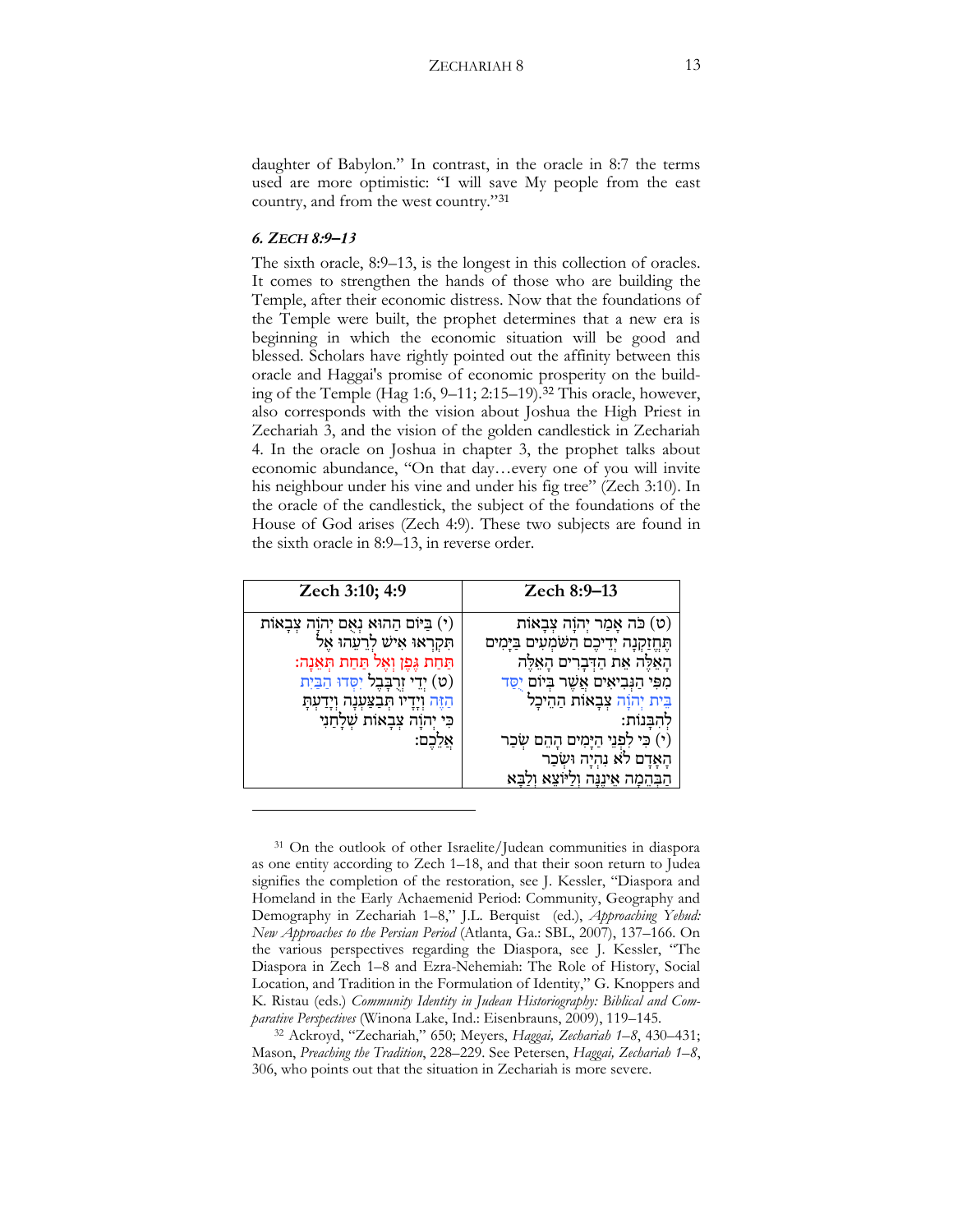|                                                                                                                                                                                        | אֵין שָׁלוֹם מִן הַצָּר וַאֲשַׁלַח אֵת                                                                                                                                                                                                                                                                                                                                                                                                                                                                                                                                                                                                     |
|----------------------------------------------------------------------------------------------------------------------------------------------------------------------------------------|--------------------------------------------------------------------------------------------------------------------------------------------------------------------------------------------------------------------------------------------------------------------------------------------------------------------------------------------------------------------------------------------------------------------------------------------------------------------------------------------------------------------------------------------------------------------------------------------------------------------------------------------|
|                                                                                                                                                                                        | ּכַּל הָאָדָם אִישׁ בְּרֵעֲהוּ:                                                                                                                                                                                                                                                                                                                                                                                                                                                                                                                                                                                                            |
|                                                                                                                                                                                        | (יא) וְעַתָּה לֹא כַיַּמִים הַרְאַשׁׁנִים                                                                                                                                                                                                                                                                                                                                                                                                                                                                                                                                                                                                  |
|                                                                                                                                                                                        | אֲנִי לְשָׁאֲרִית הָעָם הַזֶּה נִאָם                                                                                                                                                                                                                                                                                                                                                                                                                                                                                                                                                                                                       |
|                                                                                                                                                                                        | יְהוַׁה צְבָאוֹת:                                                                                                                                                                                                                                                                                                                                                                                                                                                                                                                                                                                                                          |
|                                                                                                                                                                                        | (יב) כִּי זֶרַע הַשָּׁלוֹם הַגֶּפֶן תִּתֵּן)                                                                                                                                                                                                                                                                                                                                                                                                                                                                                                                                                                                               |
|                                                                                                                                                                                        | פּרְיָהּ וְהָאָרֶץ תִּתֵן אֶת יְבוּלָהּ                                                                                                                                                                                                                                                                                                                                                                                                                                                                                                                                                                                                    |
|                                                                                                                                                                                        | וְהַשָּׁמַיִם יִתְּנוּ טַלָּם וְהִנְחַלְתִּי                                                                                                                                                                                                                                                                                                                                                                                                                                                                                                                                                                                               |
|                                                                                                                                                                                        | אֵת שָׁאֲרִית הָעָם הַזֵּה אֵת כָּל<br>:אַלֵּה                                                                                                                                                                                                                                                                                                                                                                                                                                                                                                                                                                                             |
|                                                                                                                                                                                        | יִתְיָה כַּאֲשֶׁר הֱיִיתָם קְלָלָה) $(x)$                                                                                                                                                                                                                                                                                                                                                                                                                                                                                                                                                                                                  |
|                                                                                                                                                                                        | בַּגּוֹיִם בֵּית יְהוּדָה וּבֵית                                                                                                                                                                                                                                                                                                                                                                                                                                                                                                                                                                                                           |
|                                                                                                                                                                                        | יִשְׂרָאֵל כֵּן אוֹשִׁיעַ אֵתְבֵם                                                                                                                                                                                                                                                                                                                                                                                                                                                                                                                                                                                                          |
|                                                                                                                                                                                        | וְהִיִיתֵם בִּרְכָה אַל תִּירָאוּ                                                                                                                                                                                                                                                                                                                                                                                                                                                                                                                                                                                                          |
|                                                                                                                                                                                        | הַחֵזַקְנָה יִדִיכֵם:                                                                                                                                                                                                                                                                                                                                                                                                                                                                                                                                                                                                                      |
| $(3:10)$ In that day, says the                                                                                                                                                         | Thus says the LORD of hosts:                                                                                                                                                                                                                                                                                                                                                                                                                                                                                                                                                                                                               |
| LORD of hosts, every one of                                                                                                                                                            | "Let your hands be strong,                                                                                                                                                                                                                                                                                                                                                                                                                                                                                                                                                                                                                 |
| you will invite his neighbour                                                                                                                                                          | you who in these days have                                                                                                                                                                                                                                                                                                                                                                                                                                                                                                                                                                                                                 |
| under his vine and under his                                                                                                                                                           | been hearing these words                                                                                                                                                                                                                                                                                                                                                                                                                                                                                                                                                                                                                   |
| fig tree.                                                                                                                                                                              | from the mouth of the                                                                                                                                                                                                                                                                                                                                                                                                                                                                                                                                                                                                                      |
|                                                                                                                                                                                        | prophets,                                                                                                                                                                                                                                                                                                                                                                                                                                                                                                                                                                                                                                  |
|                                                                                                                                                                                        |                                                                                                                                                                                                                                                                                                                                                                                                                                                                                                                                                                                                                                            |
| (4:9) The hands of Zerubba-<br>bel have laid the foundation<br>of this house; his hands shall<br>also complete it. Then you<br>will know that the LORD of<br>hosts has sent me to you. | since the day that the founda-<br>tion of the house of the LORD<br>of hosts was laid, that the<br><i>temple might be built.</i> <sup>10</sup> For<br>before those days there was<br>no wage for man or any wage<br>for beast, neither was there<br>any safety from the foe for<br>him who went out or came in;<br>for I set every man against his<br>fellow. <sup>11</sup> But now I will not<br>deal with the remnant of this<br>people as in the former days,<br>says the LORD of hosts. <sup>12</sup> For<br>there shall be a sowing of<br>peace; the vine shall yield its<br>fruit, and the ground shall<br>give its increase, and the |
|                                                                                                                                                                                        | heavens shall give their dew;                                                                                                                                                                                                                                                                                                                                                                                                                                                                                                                                                                                                              |
|                                                                                                                                                                                        | and I will cause the remnant                                                                                                                                                                                                                                                                                                                                                                                                                                                                                                                                                                                                               |
|                                                                                                                                                                                        | of this people to possess all                                                                                                                                                                                                                                                                                                                                                                                                                                                                                                                                                                                                              |
|                                                                                                                                                                                        | these things. <sup>13</sup> And as you                                                                                                                                                                                                                                                                                                                                                                                                                                                                                                                                                                                                     |
|                                                                                                                                                                                        | have been a byword of curs-                                                                                                                                                                                                                                                                                                                                                                                                                                                                                                                                                                                                                |
|                                                                                                                                                                                        | ing among the nations, O<br>house of Judah and house of                                                                                                                                                                                                                                                                                                                                                                                                                                                                                                                                                                                    |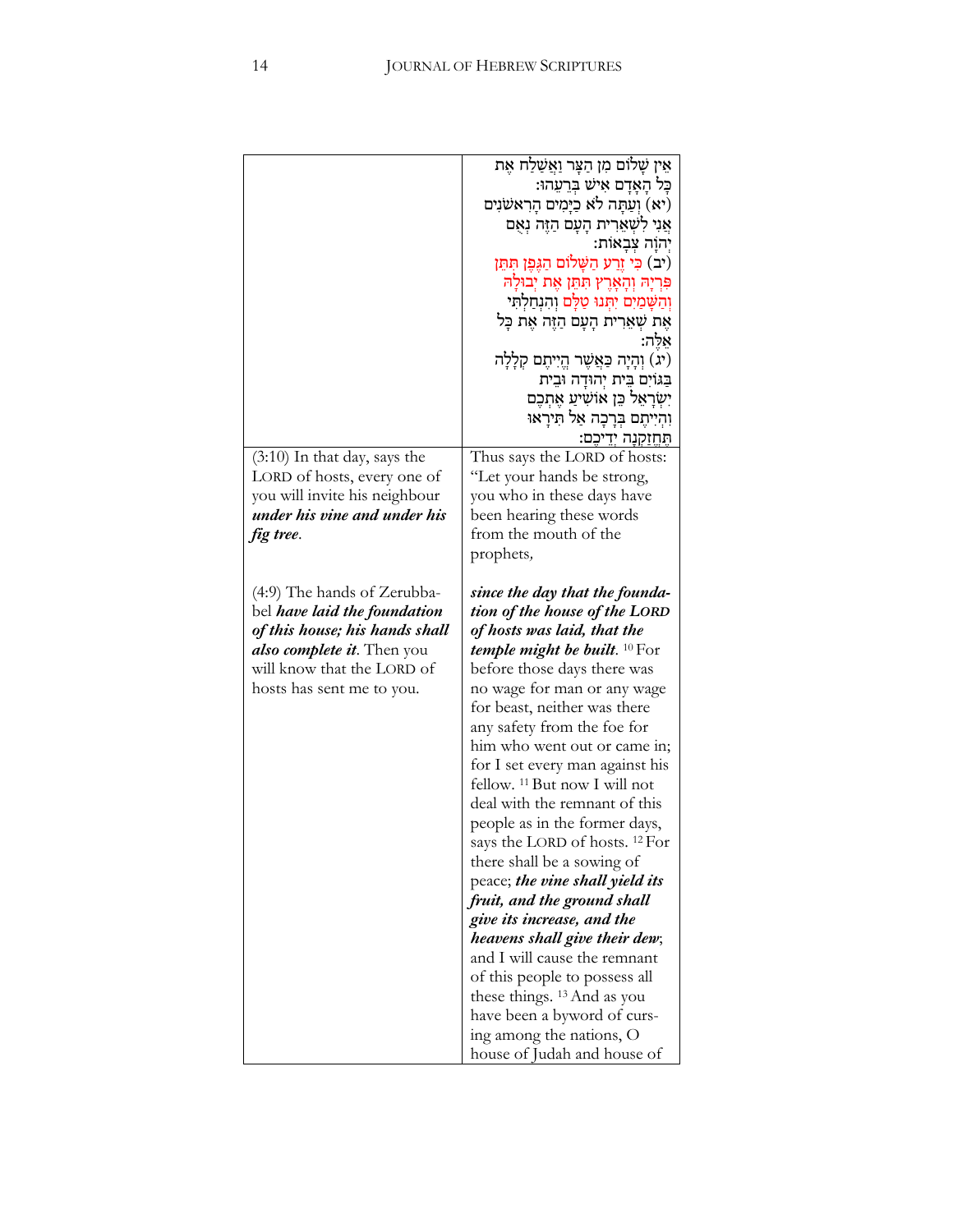| Israel, so will I save you and<br>you shall be a blessing. Fear |
|-----------------------------------------------------------------|
| not, but let your hands be<br>strong."                          |

In chapters 3–4 the prophet does not make the connection between the building of the Temple and economic prosperity, but this connection is made in 8:9–13. The connection is based on Haggai  $(Hag. 1:6, 9-11; 2:15-19).$ 

Another difference between the oracle in chapter 8 and its parallels in chapter 3 is a marked emphasis on the status of Joshua the High Priest and of Zerubbabel in Zechariah 3, and his absence from chapter 8. The importance of Joshua the High Priest in Zechariah emerges also in 6:9–15. Another distinction is in the different ways in which vine and the fig are related to in 8:9–14, and Zechariah 4. The expression, "a man under his vine and under his fig tree," expresses living in peace without the fear of danger and living in economic plenty.[33](#page-14-0) It also signifies the idea of owning one's land.[34](#page-14-1) This expression appears in the context of peace under human or divine kingship and is the meaning of the expression in 1 Kgs 5:5 [ET 4:25] where it relates to the good life under a king of the house of David.[35](#page-14-2) In Mic 4:4 it relates to life under the kingship of God.[36](#page-14-3) The mention of the same concept is also in the words of Rab'shakeh in 2 Kgs 18:31 when relating to results of the acceptance of Assyria's rule over Judah. This is also the meaning of Zech 3:10 that deal with the leadership of Joshua who is referred to in this oracle as *Zemah* (a shoot).[37](#page-14-4) Conversely, in the parallel source in 8:12, in place of the metaphor of sitting under a vine and fig tree, the prophet speaks of the fertility of the earth. In this way, in Zechariah 8 the author seeks to play down the allusion to leadership.

In 6:9–15, the subject of the building of the Temple occurs again, but this time the name of Zerubbabel is not mentioned and in its place the name "*Zemah*" appears. Scholars dispute the identity of "*Zemah,"*[38](#page-14-5) but there is a broad consensus that the absence of a

<span id="page-14-0"></span><sup>&</sup>lt;sup>33</sup> See E. Ben Zvi, *Micah* (FOTL; Grand Rapids, Mich.: Eerdmans, 2000), 99.<br><sup>34</sup> D.R. Hillers, *Micah* (Hermeneia; Philadelphia: Fortress Press, 1984),

<span id="page-14-1"></span><sup>51.</sup>

<span id="page-14-2"></span><sup>&</sup>lt;sup>35</sup> For this meaning of the phrase see Petersen, 213. For the social significance of the term, see W. Brueggemann. "Vine and Fig Tree: A Case Study in Imagination and Criticism," *CBQ* 43 (1981), 188–204.

<span id="page-14-3"></span><sup>36</sup> See Redditt, *Haggai, Zechariah, Malachi*, 66. In his opinion originally *zemah* designated Zerubbabel, but the verse was modified and in its present form it designates Joshua the High Priest. He also raises the possibility that the word *zemah* here designated a future unspecified figure. 37 Petersen, *Haggai, Zechariah 1–8*, 213.

<span id="page-14-5"></span><span id="page-14-4"></span><sup>&</sup>lt;sup>38</sup> It is thought that the term refers to Zerubbabel, the descendent of King David, see Ackroyd *Exile and Restoration*: A Study of Hebrew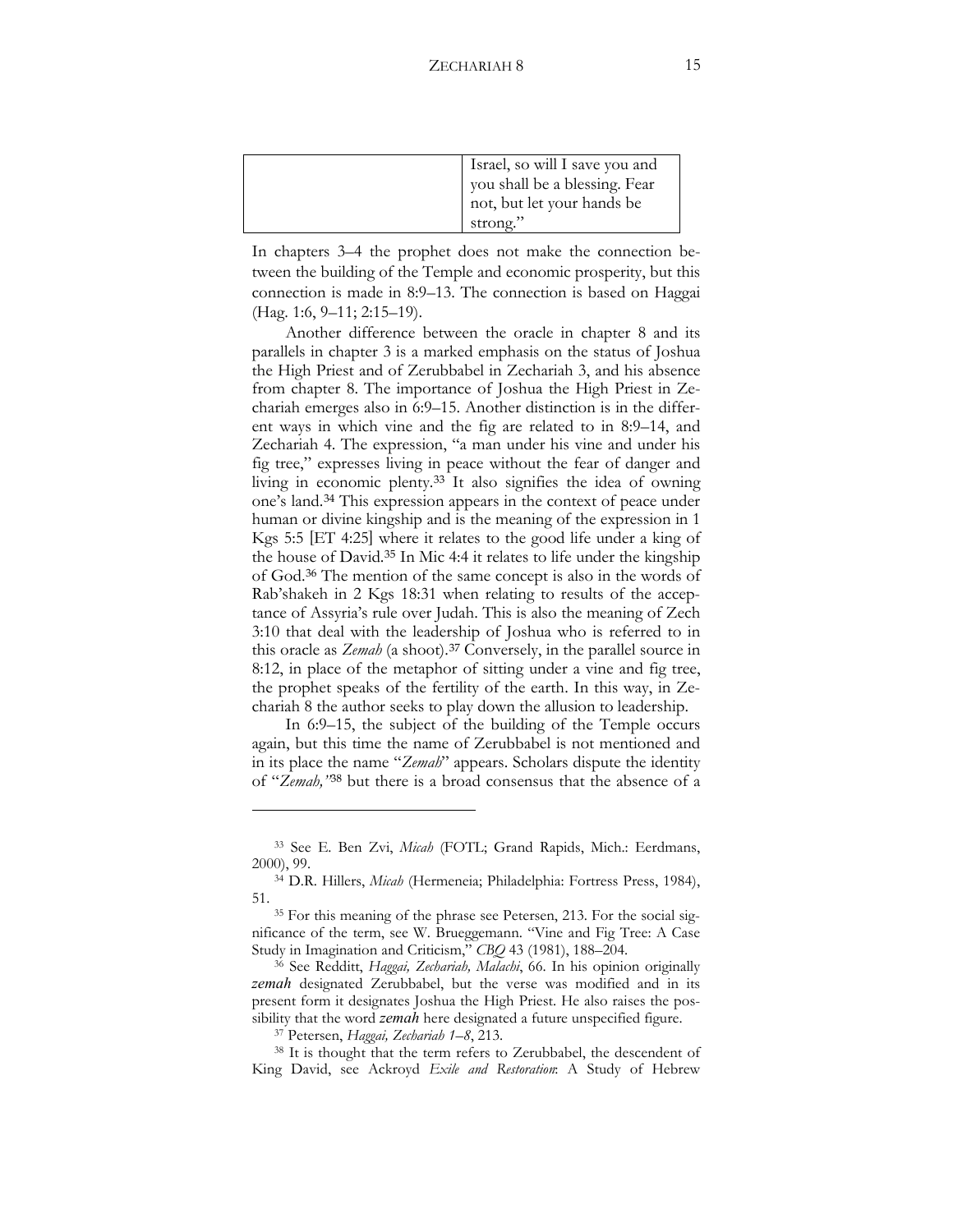mention of Zerubbabel stems from his loss of status or his disappearance from the scene.<sup>39</sup> If this assumption is correct, then it would also explain the absence of Zerubbabel from 8:9-13. It should be pointed out, however, that there is also no mention of Joshua in this oracle. Is it possible that the hopes for the restoration of the status of the High priest had also been dashed? This requires further investigation.

### 7. ZECH 8:14-17

The seventh oracle,  $8:14-17$ , is a reproof, in which the prophet makes the coming good conditional upon the people's deeds and morals in the new era. This oracle is parallel to the sixth vision of Zechariah in 5:1-4, which also contains a reproof, about the thief and he who swears falsely.

| Zech 5:3-4                                                                    | Zech 8:14-17                           |
|-------------------------------------------------------------------------------|----------------------------------------|
| (ג) וַיֹּאמֶר אֵלַי זֹאַת הַאֲלָה)<br>הַיֹּוֹצֵאת עַל פְּנֵי כְל הָאָרֶץ כִּי | (יד) כִּי כֹה אָמַר יְהוַה<br>צִבַאוֹת |
| כָל הַגֹּנֵב מְזֵה כָּמוֹהָ נִקָּה וְכָל                                      | ּבַּאֲשֶׁר זָמַמְתִּי לְהָרַע לָבֶם    |
| הנשבע מזה כמוה נקה:                                                           | בְּהַקְצִיף אֲבֹתֵיכֵם אֹתְי אָמַר     |

Thought of the Sixth Century B.C. (OTL; London: SCM, 1968), 174, n. 12; Petersen, Haggai, Zechariah 1-8, 276. Others believe that it refers to a future Messiah, see J.G. Baldwin, "semah as a Technical Term in the Prophets," VT 14 (1964), 93-97. See also W.H. Rose, Zemah and Zerubbabel: Messianic Expectations in the Early Postexilic Period (JSOTsup 304; Sheffield: Sheffield Academic, 2000), 121–141. On the status of Zerubbabel according to Haggai 2:20-23 see J. Kessler, "Haggai, Zerubbabel and the Political Status of Yehud: The Signet Ring in Hag 2:23," M. H. Floyd and R. Haak (eds.) Prophets, Prophecy and Prophetic Texts in Second Temple Judaism (LHBOTS, 427; New York and London: T&T Clark, 2006), 102-119.

<span id="page-15-0"></span><sup>39</sup> See Meyers and Meyers, Haggai, Zechariah 1–8, 69; Laato, Josiah and David Redivivus, 234-252; Tollington, Tradition and Innovation in Haggai and Zechariah 1-8, 144-179; R. Mason "The Messiah in the Postexilic Old Testament Literature," J. Day (ed.) King and Messiah in Israel and the Ancient Near East: Proceedings of the Oxford Old Testament Seminar (JSOTSup, 270; Sheffield: Sheffield Academic, 1998), 343–349; P.D. Hanson, "Israelite Religion in the Early Postexilic Period," P.D. Miller, et. al. (eds.) Ancient Israelite Religion: Essays in Honor of Frank Moore Cross (Philadelphia: Fortress, 1987), 496-498. Rudolph suggests that at first Zechariah, like Haggai, identified Zerubbabel with their messianic hopes, but unlike Haggai, when these hopes were not materialized, Zechariah set these hopes on Zemah. See Rudolph, Haggai-Sacharja 1-8 - Sacharja 9-14 - Maleachi, 100. For discussion on the disappearance of Zerubbabel, see. T.L. Lewis, "The Mysterious Disappearance of Zerubbabel," R.L. Troxel at al. (ed.) Seeking Out the Wisdom of the Ancients: Essays Offered to Honor Michael Fox on the Occasion of His Sixty-Fifth Birthday (Winona Lake, Ind.: Eisenbrauns, 2005),  $301 - 314.$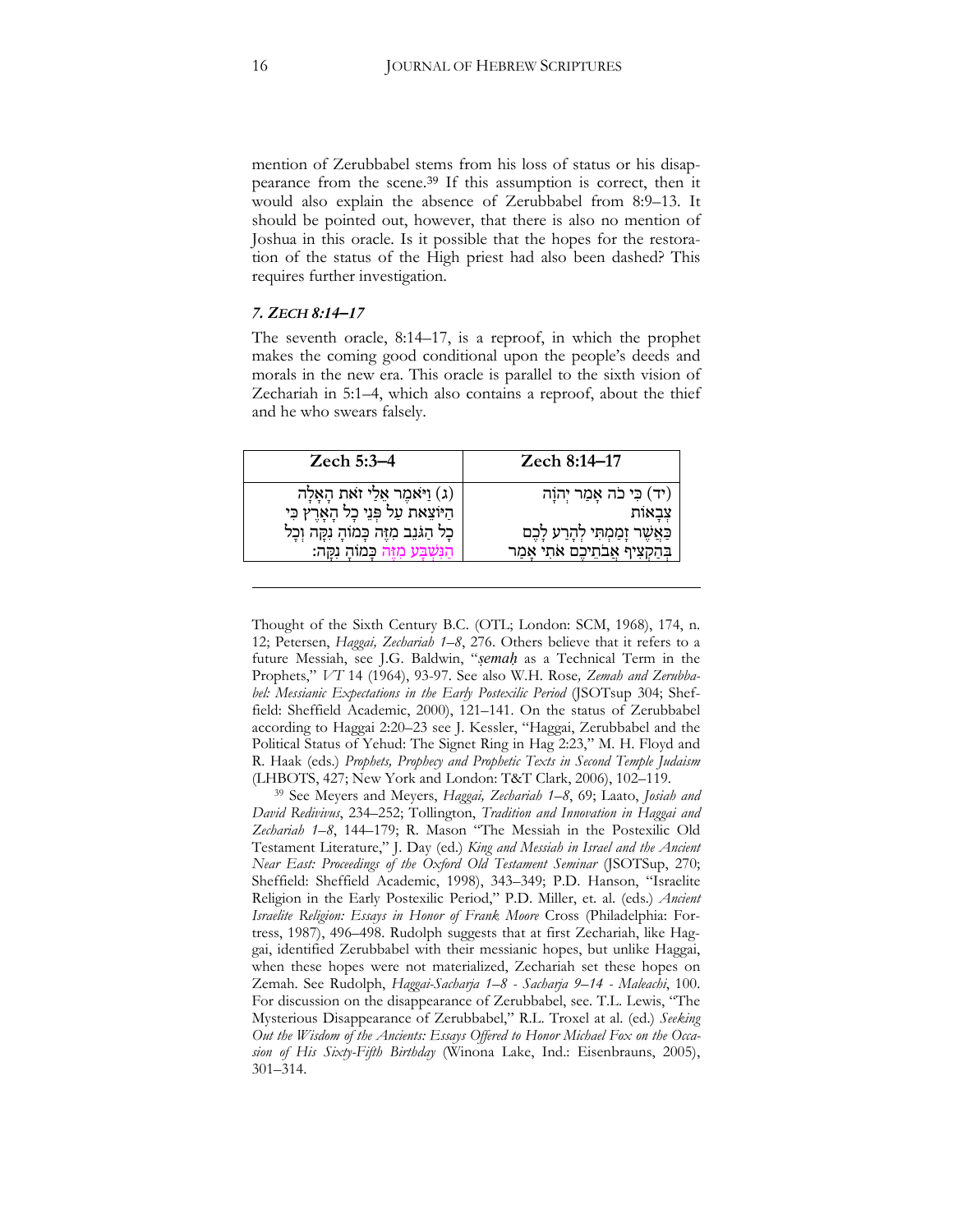| (ד) הוֹצֵאתִיהַ נִאְם יְהוַה<br>צִבָאוֹת וּבָאָה אֵל בֵית הַגַּנָּב<br>וְאֵל בֵּיה הַנִּשְׁבַּע בִּשְׁמִי<br>לַשָּׁקֶר וְלָנֶה בְּתוֹדְ בִיתוֹ<br>וְכִלַּתוּ וְאֶת עֵצָיו וְאֶת אֲבָנָיו:                                                                                                                                                                                                  | יִהוָה צִבָאוֹת וִלֹא נִחָמְתִּי:<br>(טו) כֵּן שַׁבִתְּי זָמַמְתִּי בַּיָּמִים<br>הַאֲלֵה לְהֵיטִיב אֵת יְרוּשָׁלַם<br>וְאֵת בֵּית יְהוּדָה אֵל תִּירָאוּ:<br>(טז) אֵלֶה הַדְּבָרִים אֲשֶׁר תַּעֲשׂוּ<br>דִּבְּרוּ אֲמֵת אִישׁ אֶת רָעֲהוּ<br>אֵמֵת וּמִשְׁפַּט שָׁלוֹם שִׁפְטוּ                                                                                                     |
|--------------------------------------------------------------------------------------------------------------------------------------------------------------------------------------------------------------------------------------------------------------------------------------------------------------------------------------------------------------------------------------------|--------------------------------------------------------------------------------------------------------------------------------------------------------------------------------------------------------------------------------------------------------------------------------------------------------------------------------------------------------------------------------------|
|                                                                                                                                                                                                                                                                                                                                                                                            | בִּשָׁעֲרֵיכֵם:<br>(יז) וְאִישׁ אֵת רָעַת רֵעֵהוּ אַל<br>תּחִשְׁבוּ בִּלְבַבְכֶם וּשְׁבֻעַת<br>שֵׁקֵר אַל הֵאֱהָבוּ כִּי אֵת כָּל<br>אֵלֶּה אֲשֶׁר שָׂנֵאתִי נִאָּם                                                                                                                                                                                                                  |
|                                                                                                                                                                                                                                                                                                                                                                                            | יהוֹה:                                                                                                                                                                                                                                                                                                                                                                               |
| <sup>3</sup> Then he said to me, "This is<br>the curse that goes out over<br>the face of the whole land; for<br>every one who steals shall be<br>cut off henceforth according<br>to it, and every one who<br>swears falsely shall be cut off<br>henceforth according to it. <sup>4</sup> I<br>will send it forth, says the<br>LORD of hosts, and it shall<br>enter the house of the thief, | <sup>14</sup> For thus says the Lord of<br>hosts: "As I purposed to do<br>evil to you, when your fathers<br>provoked me to wrath, and I<br>did not relent, says the Lord<br>of hosts, <sup>15</sup> so again have I<br>purposed in these days to do<br>good to Jerusalem and to the<br>house of Judah; fear not. 16<br>These are the things that you<br>shall do: Speak the truth to |
| and the house of him who                                                                                                                                                                                                                                                                                                                                                                   | one another, render in your                                                                                                                                                                                                                                                                                                                                                          |
| swears falsely by my name;<br>and it shall abide in his house                                                                                                                                                                                                                                                                                                                              | gates judgments that are true<br>and make for peace, <sup>17</sup> do not                                                                                                                                                                                                                                                                                                            |
| and consume it, both timber                                                                                                                                                                                                                                                                                                                                                                | devise evil in your hearts                                                                                                                                                                                                                                                                                                                                                           |
| and stones."                                                                                                                                                                                                                                                                                                                                                                               | against one another, and love<br>no <i>false oath</i> , for all these<br>things I hate, says the Lord."                                                                                                                                                                                                                                                                              |

The reproof in 8:14–17 is a clear reiteration of the reproof of the prophet in 7:9–10:[40](#page-16-0)

| Zech 7:9-10                              | Zech 8:14-17                              |
|------------------------------------------|-------------------------------------------|
| (ט) כֹּה אָמַר יְהוָה צִבָאוֹת           | (יד) כִּי כֹה אֲמֵר יְהוַׁה צְבָאוֹת      |
| לֵאמֹר מִשְׁפַּט אֱמֶת שְׁפֹטוּ          | כַּאֲשֵׁר זָמַמְתִּי לִהָרַע לָבֵם        |
| וְחֵסֶד וְרַחֲמִים עֲשׂוּ אִישׁ אֵת      | בְּהַקְצִיף אֲבֹתֵיכֶם אֹתִי אָמַר        |
| אחיו:                                    | יְהוָה צִבָאוֹת וְלֹא נִחָמְתִּי:         |
| י) וְאַלְמָנָה וְיָתוֹם גֵּר וְעָנִי אַל | (טו) כֵּן שַׁבִתְּי זָמַמְתִּי בַּיָּמִים |
| תַּעֲשׂקוּ וְרַעַת אִישׁ אֲחִיו אַל      | הַאֱלֶה לְהֵיטִיב אֵת יְרוּשַׁלַם         |

<span id="page-16-0"></span><sup>40</sup> This analogy was discussed by Beuken, *Haggai-Sacharja 1–8*, 123– 124; Tollingon, *Tradition and Innovation in Haggai and Zechariah 1–8*, 31. She sees 8:14–17 as a summary by the compiler of the parallel in 7:9–10.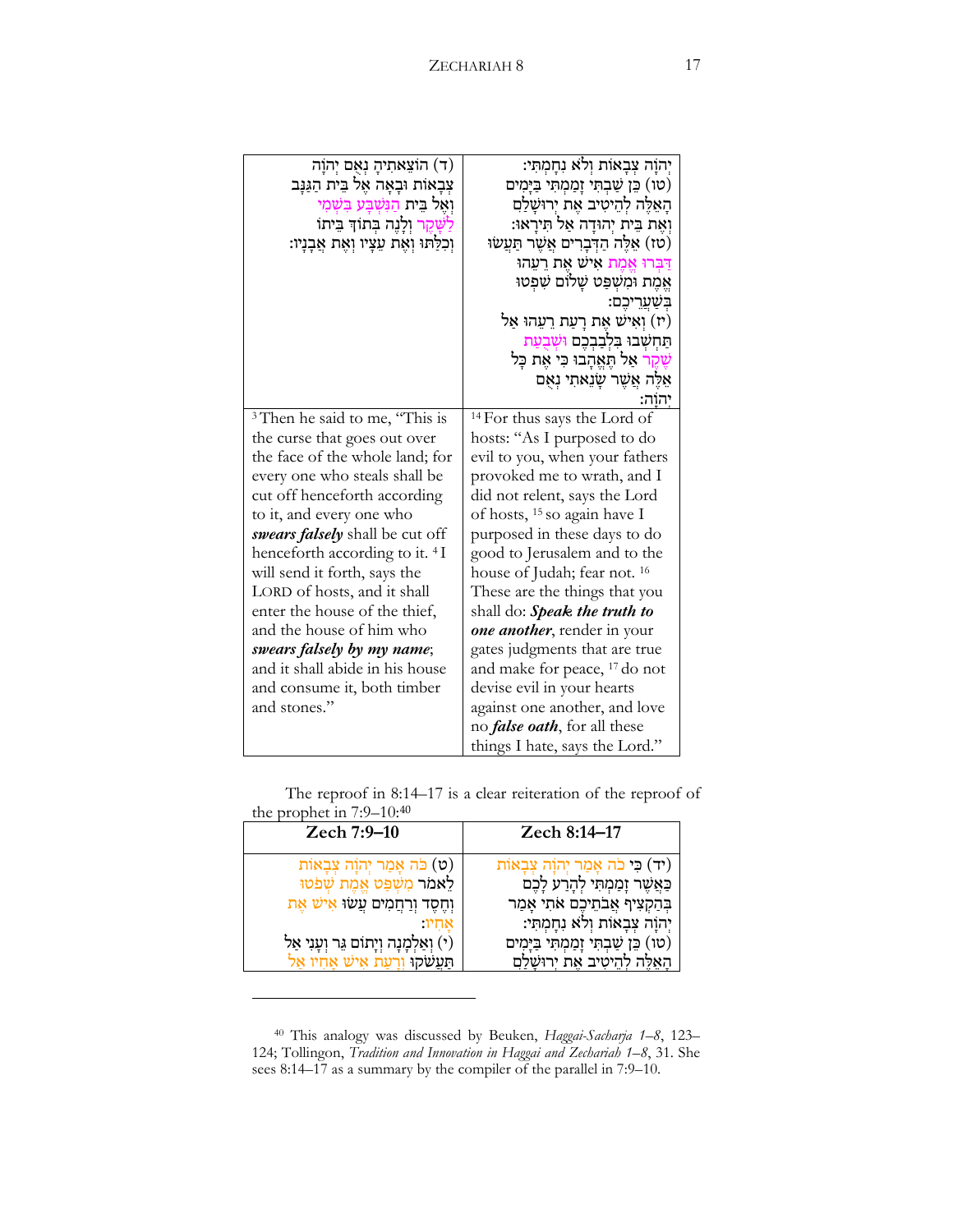| תַּחִשְׁבוּ בִּלְבַבְכֵם:                                                                                                                                                                                                                                    | וְאֶת בֵּית יְהוּדָה אַל תִּירָאוּ:<br>(טז) אֱלֶה הַדְּבָרִים אֲשֶׁר תַּעֲשׂוּ<br>דַּבְרוּ אֱמֶת אִישׁ אֶת רֲעֲהוּ<br>אֵמֵת וּמִשְׁפַּט שָׁלוֹם שִׁפ <del>ִ</del> טוּ<br>בִּשָׁעֲרֵיכֵם:<br>יז) וְאִישׁ אֵת רַעַת רֵעֵהוּ אַל)<br>תַּחִשְׁבוּ בִּלְבַבְכֵם וּשָׁבָעַת<br>שֵׁקֵר אַל תֵּאֱהָבוּ כִּי אֵת כָּל                                                                                                                                                                                                                                                                           |
|--------------------------------------------------------------------------------------------------------------------------------------------------------------------------------------------------------------------------------------------------------------|----------------------------------------------------------------------------------------------------------------------------------------------------------------------------------------------------------------------------------------------------------------------------------------------------------------------------------------------------------------------------------------------------------------------------------------------------------------------------------------------------------------------------------------------------------------------------------------|
|                                                                                                                                                                                                                                                              | אֵלֵּה אֲשֶׁר שָׂנֵאתִי נִאָּם<br>יהוה:                                                                                                                                                                                                                                                                                                                                                                                                                                                                                                                                                |
| $9$ Thus says the LORD of<br>hosts: Render true judgments,<br>show kindness and mercy to<br>one another; $^{10}$ do not oppress<br>the widow, the orphan, the<br>alien, or the poor; and <b>do not</b><br>devise evil in your hearts<br>against one another. | <sup>14</sup> For thus says the Lord of<br><i>hosts</i> : "As I purposed to do<br>evil to you, when your fathers<br>provoked me to wrath, and I<br>did not relent, says the Lord<br>of hosts, <sup>15</sup> so again have I<br>purposed in these days to do<br>good to Jerusalem and to the<br>house of Judah; fear not. 16<br>These are the things that you<br>shall do: Speak the truth to<br>one another, render in your<br>gates <i>judgments</i> that are true<br>and make for peace, <sup>17</sup> do not<br>devise evil in your hearts<br><i>against one another</i> , and love |
|                                                                                                                                                                                                                                                              | no false oath, for all these<br>things I hate, says the Lord."                                                                                                                                                                                                                                                                                                                                                                                                                                                                                                                         |

There are no significant differences between 8:14–17 and its parallel in 7:9–10, though in chapter 8 the tone is lightened and the subject matter is less threatening. While the oracle in 7:11–14 primarily presents the negative outcome of the sins of the people, its emphasis is nevertheless positive in stating that God will make Jerusalem and the House of Judah prosper provided that justice is done between man and his neighbor.

# *8.*! *ZECH 8:19*

The eighth oracle in 8:19 provides the answer to the people's question in 7:3 concerning whether they need to continue fasting now that the rebuilding of the Temple had begun. In 8:19, the prophet replies that the fast-days will become days of rejoicing.

| $Zech$ 8:19                       | Zech 7:3-9                                                                |
|-----------------------------------|---------------------------------------------------------------------------|
| יט) כֹּה אָמַר יְהוָה צִבְאוֹת)   | $\psi$ ו הַאֶּבְכֶּה בַּחֹדֶשׁ                                            |
| צום הָרִבִיעִי וְצוֹם הַחֲמִישִׁי | ּהַחֲמִשִּׁי הַ <b>נְּזֵר כַּאֲשֶׁר עָשִׂיתִי</b><br>זֵה כַּמֵּה שַׁנִים: |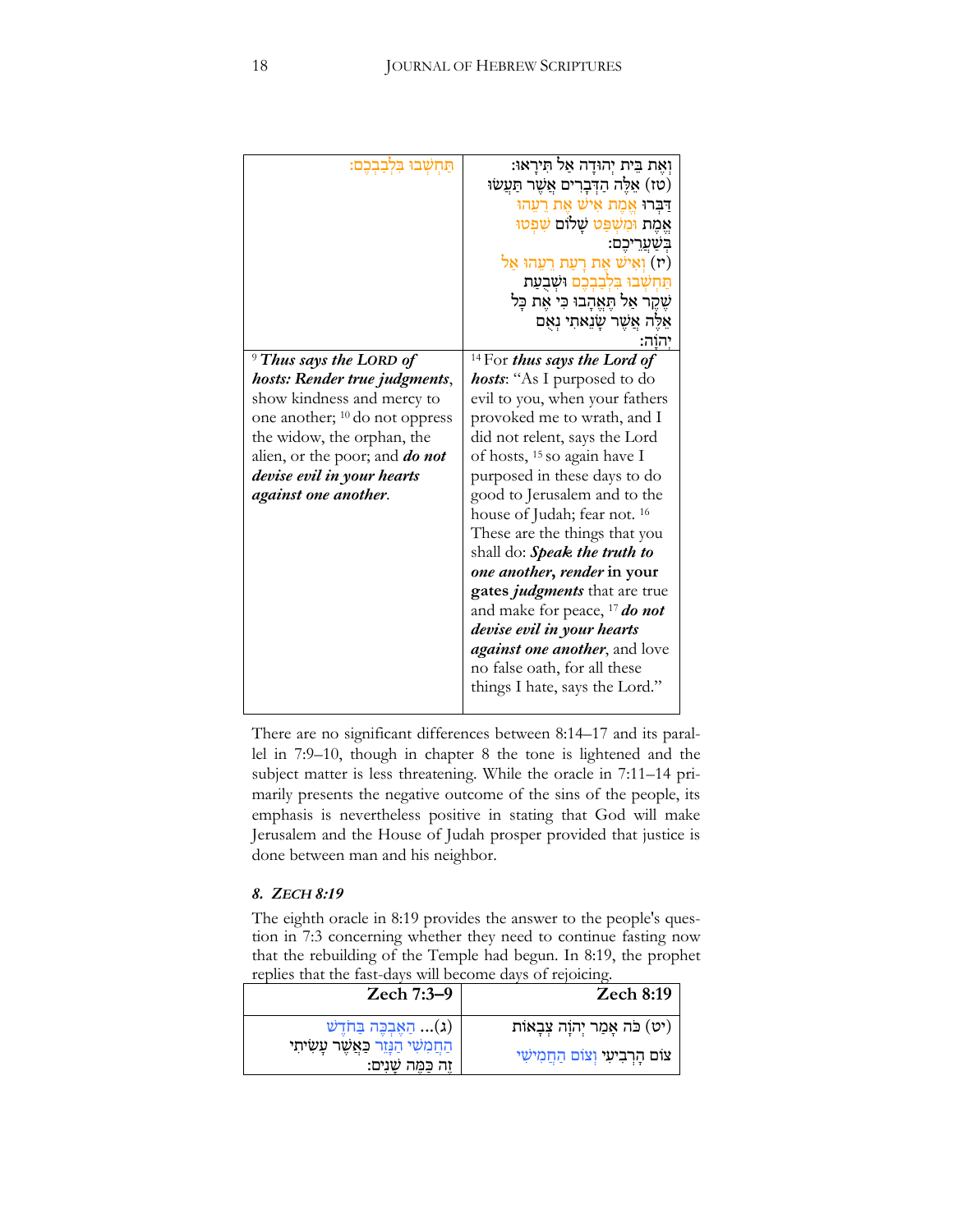| (ה) אֱמֹר אֱל כָּל עַם הָאֲרֶץ            | וִצוֹם הַשָּׁבִיעִ <b>י וְצוֹם הַעֲשִׂירִי</b> |
|-------------------------------------------|------------------------------------------------|
| וְאֶל הַכֹּהֲנִים לֵאמֹר                  | יִהְיֵה לְבֵית יְהוּדָה לְשָׁשׂוֹן             |
| כִּי צַמְתֵּם וְסָפוֹד בַּחֲמִישָׁי       | וּלְשָׂמְחַה וּלְמֹעֲדִים טוֹבִים              |
| וּבַשִּׁבִיעִי וְזֵה שָׁבָעִים שַׁנָה     | וְהָאֱמֶת וְהַשָּׁלוֹם אֵהָבוּ:                |
| ּהֲצוֹם צַמְתְּנִי אָנִי:                 |                                                |
| (ט) כֹּה אָמַר יְהוָה צִבָאוֹת            |                                                |
| לֵאמֹר מִשְׁפַּט <u>אֱמֶת</u> שְׁפֹטוּ    |                                                |
| וְחֶסֶד וְרַחֲמִים עֲשׂוּ אִישׁ אֵת       |                                                |
| אחיו:                                     |                                                |
| <sup>3</sup> Should I mourn and practice  | <sup>19</sup> "Thus says the Lord of           |
| abstinence in the fifth month,            | hosts: The fast of the fourth                  |
| as I have done for so many                | month, and the fast of the                     |
| vears?                                    | fifth, and the fast of the se-                 |
| <sup>5</sup> Say to all the people of the | <i>venth</i> , and the fast of the             |
| land and the priests: When                | tenth, <i>shall be to the house of</i>         |
| you fasted and lamented in                | Judah seasons of joy and                       |
| the fifth month and in the                | gladness, and cheerful feasts;                 |
| seventh, for these seventy                | therefore <i>love truth</i> and                |
| years, was it for me that you             | peace.                                         |
| fasted?                                   |                                                |
| <sup>9</sup> Thus says the Lord of hosts: |                                                |
| <b>Render true judgments</b> , show       |                                                |
| kindness and mercy to one                 |                                                |
| another;                                  |                                                |
|                                           |                                                |

In 7:1–3 the prophet did not give a direct answer to the question of continuing the fasting but instead replied with a question: "When you fasted and mourned in the fifth and in the seventh month, for these seventy years, was it for me that your fasted? And when you eat, and when you drink, do you not eat for yourselves, and drink for yourselves?"(Zech 7:5). The prophet then demands that the people adopt proper social behaviour, but still does not answer their question directly. I agree with those who think that the prophet's reproof is his answer to their question. The prophet was concerned that the people were clinging to the outward superficialities of the fast, and so he determines that the fast itself is not the important matter.[41](#page-18-0) The prophet asserts that it is the people's decision whether or not to fast; God's expectation is that they concentrate on what they should have done to prevent the destruction in the first place, namely, the doing of justice.[42](#page-18-1) In chapter 7, the people did not get an answer to their question and in 8:19 the an-

<span id="page-18-1"></span><span id="page-18-0"></span><sup>&</sup>lt;sup>41</sup> Mitchell, *Haggai, Zechariah*, 199; Mason, *Preaching the Tradition*, 215– 218.42 See Sweeney, *The Twelve Prophets*, 642–643.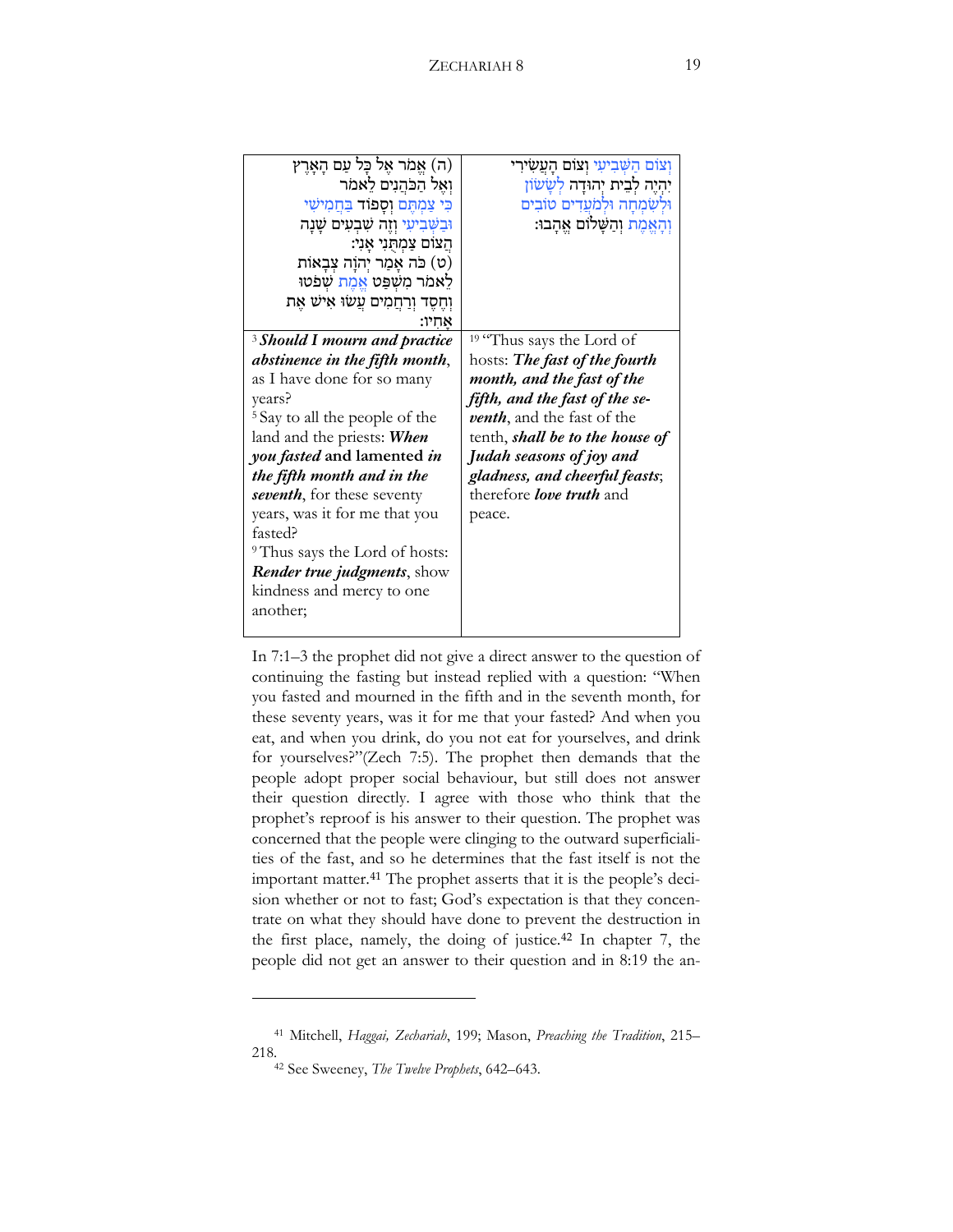swer is given. It may be that for this reason it was necessary to come back to the same subject in a new oracle in order to give an explicit and positively oriented answer to the people's question.[43](#page-19-0)

Here again one can discern a difference in tone in the prophet's words. While the people's question in chapter 7 triggered a rebuke, the later oracle in 8:19 on the other hand, speaks words of comfort and hope.

In view of the proposition that chapter 8 is a summary of what has been said in chapters 1–7, there is now no need to interpret all the different material in chapters 7 and 8 as one unit dealing with the topic of the fasts;  $8:19$  can been seen simply as a further mention of the subject of the fasts.

#### *9. ZECH 8:20–22*

 $\overline{a}$ 

The ninth oracle in 8:20–22 contains a prophesy relating how gentile nations shall seek the Lord in Jerusalem out of awareness of his divinity.[44](#page-19-1) This oracle is in contrast to the seventh vision, that of the *Ephah*, in Zech 5:5–11. This vision has been given a wide variety of interpretations which cannot be detailed here,<sup>[45](#page-19-2)</sup> but the majority of commentators agree that the oracle is concerned with the removal of negative elements from Judah and their transfer to Babylonia where a temple will be built for them.[46](#page-19-3) The oracle in 8:20–22 describes an opposite picture to the one in the Ephah vision. While the Ephah vision depicts the removal of ungodly elements from Jerusalem, the oracle in 8:20–22 talks about the coming of the gentiles to Jerusalem out of awareness of God. The expression, "to entreat the Lord's favor," means to make pilgrimage to God's

<span id="page-19-0"></span><sup>43</sup> Many scholars hold that 8:19 is the prophet's answer to the question posed in 7:3–5, see e.g. Meyers and E.M. Meyers, *Haggai, Zechariah 1–8*, 442–443; Petersen, *Haggai, and Zechariah 1–8*, 312.<br><sup>44</sup> According to Lipiński verses 20–23 do not describe pilgrimage of

<span id="page-19-1"></span>gentiles to Jerusalem, but rather that of Jews or proselytes. E. Lipiński, "Recherches sur le Livre de Zacharie," *VT* 20 (1970), 25–55. However  $t$ the plain sense of the words  $\overline{t}$ עמים; עמים רבים; גוים עצומים; -'#! is the nations of the world. See also Kessler, "The Diaspora in Zechariah 1–8 and Ezra-Nehemiah," 126–127. I believe that Lipiński held his constrained explanation, because he refused to accept the possibility that Zechariah here followed a universalistic approach that in his opinion

<span id="page-19-2"></span>apparently cannot be part of the heritage of a second temple prophet. 45 See E. Assis, "Zechariah's Vision of the Ephah (Zech. 5:5–11)," *VT* 60 (2010), 15–32.

<span id="page-19-3"></span><sup>46</sup> B. Uffenheimer, *The Visions of Zechariah: From Prophecy to Apocalyptic* (Jerusalem: Magnes, 1961), 112–116 (Hebrew); Sweeney, *The Twelve Proph*ets, 218–223; B.G. Curtis, *Up the Steep and Stony Road: The Book of Zechariah* in Social Location Trajectory Analysis (Academia Biblica 25; Atlanta, SBL, 2006), 142. H. Shy (ed.) *Tanhum ha-Yerushalmi's Commentary on the Minor Prophets* (Jerusalem: Magnes, 1991), 288–289.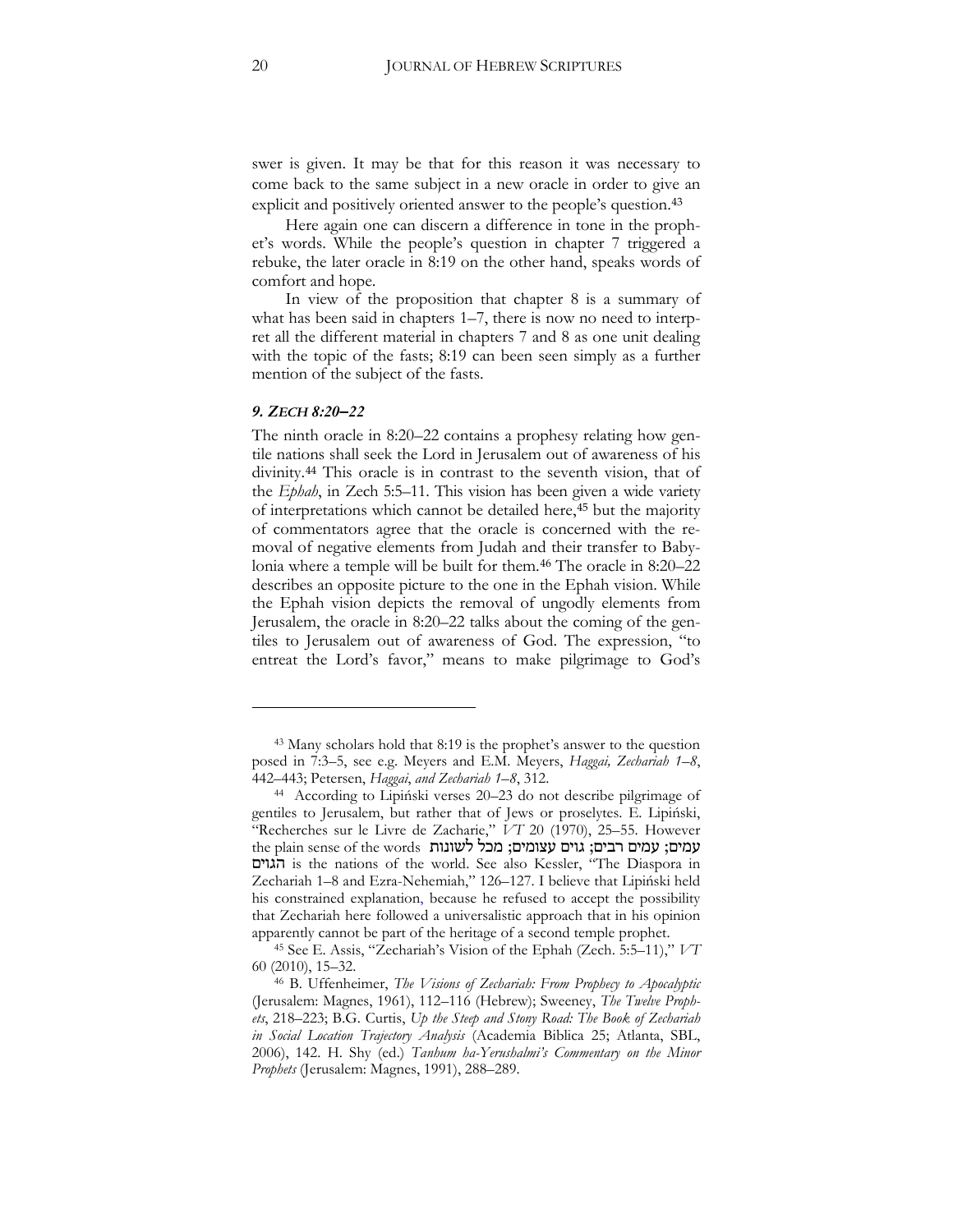| Zech 5:5-11                                                                                                                                                                                                                                                                                                                                                                                                                                                                                                                                                                                                                                                                                                                                                                                                          | Zech 8:20-22                                                                                                                                                                                                                                                                                                                                                                                                                                                                                         |
|----------------------------------------------------------------------------------------------------------------------------------------------------------------------------------------------------------------------------------------------------------------------------------------------------------------------------------------------------------------------------------------------------------------------------------------------------------------------------------------------------------------------------------------------------------------------------------------------------------------------------------------------------------------------------------------------------------------------------------------------------------------------------------------------------------------------|------------------------------------------------------------------------------------------------------------------------------------------------------------------------------------------------------------------------------------------------------------------------------------------------------------------------------------------------------------------------------------------------------------------------------------------------------------------------------------------------------|
| (ה) וַיֵּצֵא הַמַּלְאָדְ הַדֹּבֵר בִּי וַיּאמֵר<br>אֵלַי שַׂא נָא עֵינֵיךְ וּרְאֵה מַה<br>הַיּוֹצֵאת הַזֹּאת:<br>ו) וַאמַר מַה הִיא וַיֹּאמֵר זאת)<br>הַאֵיפָה הַיּוֹצֵאת<br>(ח) וַיֹּאמֶר זֹאַת הַרְשָׁעַה<br>(ט) וָאֵשָׂא עֵינַי וָאֲרֵא וְהִנֵּה שִׁתַּיִם<br>נַשִׁים יוֹצְאוֹת וְרוּחַ בִּכַנְפֵיהֵם<br>וְלָהֵנָּה כִנָפַיִם כִּכַנִפֵּי הַחֲסִידָה<br>וַתְּשֵׂאנָה אֵת הָאֵיפָה בֵּין<br>ּהָאָרֵץ וּבִין הַשָּׁמָיִם:<br>י) וָאֹמַר אֵל הַמַּלְאָךְ הַדֹּבֵר בִּי אָנָה)<br>הֵמָּה מוֹלְכוֹת אֶת הָאֵיפָה:<br>(יא) וַיֹּאמֶר אֵלַי לְבְנוֹת לַה בַיִת<br>בְּאֶרֶץ שִׁנְעָר וְהוּכַן וְהֻנִּיחָה<br>שֵׁם עַל מִכְנַתַהּ:                                                                                                                                                                                         | (כ) כֹּה אָמַר יִהוָה צִבָאוֹת<br>עד אֲשֶׁר יָבֹאוּ עַמִּים וְיֹשְׁבֵי עַרִים<br>רבּוֹת:<br>(כא) וְהָלְכוּ יוּשְׁבֵי אַחַת אֵל<br>אַחַת לֵאמֹר נֵלְכָה הַלוֹדִּ<br>לְחַלּוֹת אֵת פִּנֵי יִהוָֹה<br>וּלְבַקֵּשׁ אֶת יְהוָה צְבָאוֹת<br>אֵלְכָה גַּם אָנִי:<br>(כב) וּבָאוּ עַמְים רַבִּים וְגוֹיִם<br>עֲצוּמִים לְבַקֵשׁ אֵת יִהוַֹּה<br>צִבָאוֹת בִּירוּשָׁלַם וּלְחַלּוֹת<br>אֵת פִּנֵי יִהוָה:                                                                                                     |
| <sup>5</sup> Then the angel who talked<br>with me came forward and said<br>to me, "Look up and see what<br>this is that is coming out."<br><sup>6</sup> I said, "What is it?" He said,<br>"This is a basket coming<br>$out."$<br><sup>8</sup> And he said, "This is Wicked-<br>$ness."$<br><sup>9</sup> Then I looked up and saw<br>two women coming forward.<br>The wind was in their wings;<br>they had wings like the wings<br>of a stork, and they lifted up<br>the basket between earth and<br>sky.<br><sup>10</sup> Then I said to the angel who<br>talked with me, "Where are<br>the <b> מולכות</b> they taking<br>basket?"<br><sup>11</sup> He said to me, "To the land<br>of Shinar, to build a house for<br><i>it</i> ; and when this is prepared,<br>they will set the basket down<br>there on its base." | <sup>20</sup> "Thus says the LORD of<br>hosts: Peoples shall yet<br>come, even the inhabitants<br>of many cities; <sup>21</sup> the inhabi-<br>tants of one city shall go to<br>another, saying, 'Let us go at<br>to entreat <b>[נלכה הלך]</b> to <b>entreat</b><br>the favour of the LORD, and<br>to seek the LORD of hosts; I<br>am going.' <sup>22</sup> Many peoples<br>and strong nations shall<br>come to seek the LORD of<br>hosts in Jerusalem, and to<br>entreat the favour of the<br>LORD. |

Temple in Jerusalem is presented conversely in the building of a temple for wickedness in Shinar, as rightly explained by many.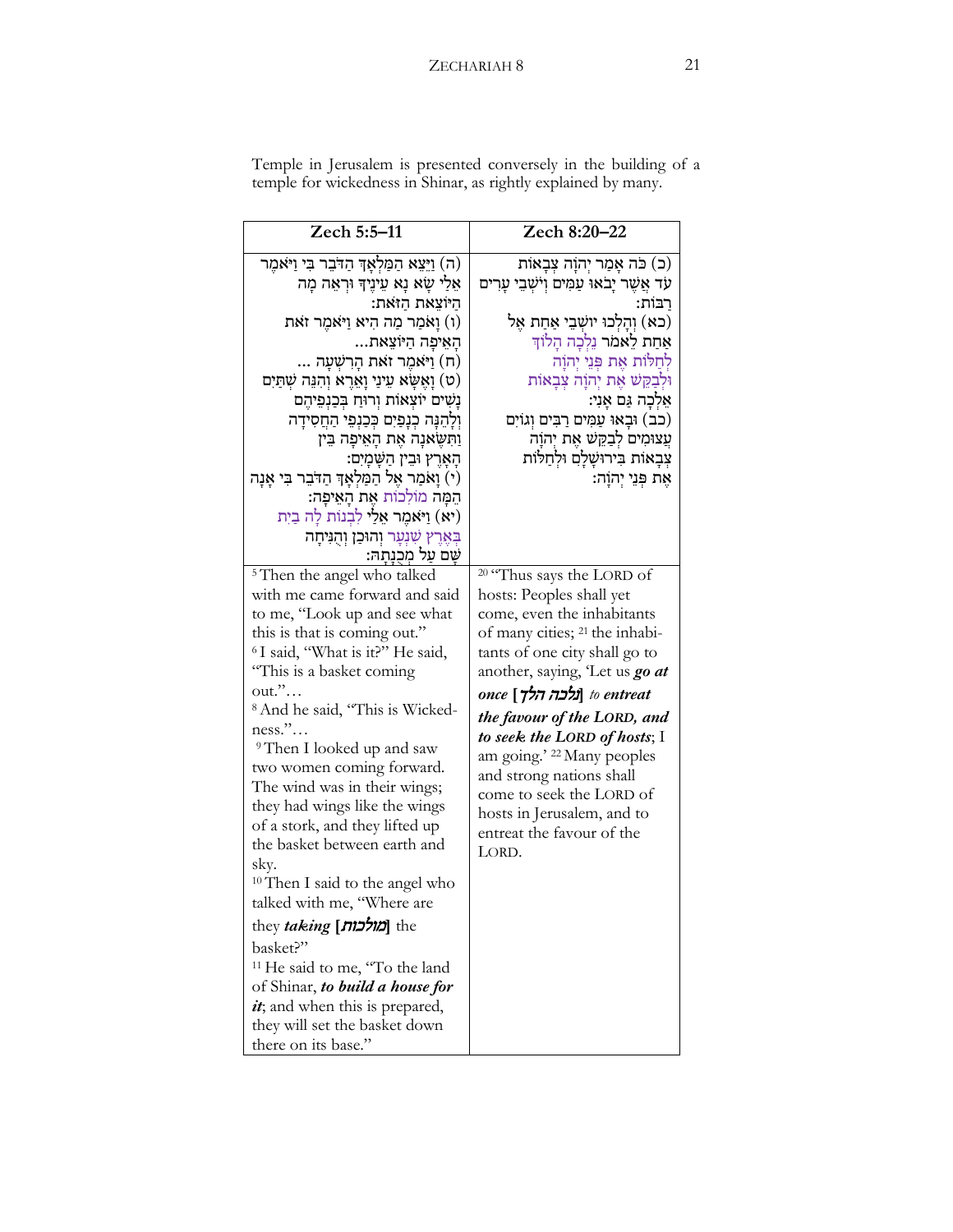The oracle in 8:20–22 concerning the gentiles coming to Jerusalem in order "to entreat the Lord's favour" also has similarities with the oracle of the vision of the measuring line in chapter 2:15 [ET 2:11] which describes the coming of many gentiles to Jerusalem to the Lord:[47](#page-21-0)

| Zech 2:15                                | Zech 8:20-22                                       |
|------------------------------------------|----------------------------------------------------|
| (טו) וְנִלְוּ גוֹיִם רַבִּים אֱל יְהוָה  | (כ) כֹּה אָמַר יְהוַה צְבָאוֹת                     |
| בַּיּוֹם הַהוּא וְהָיוּ לִי לְעָם        | <b>עד אַשֵׁר</b> יָבֹאוּ עַמִּים וְיֹשָׁבֵי עָרִים |
| וְשָׁכַנִתִּי בִתוֹּכֵךְ וְיָדַעַתְ כִּי | רבות:                                              |
| יְהוָה צִבָאוֹת שִׁלָּחֲנִי אֱלָיִךָ:    | (כא) וְהַלְכוּ יושְׁבֵי אַחַת אֱל אַחַת            |
|                                          | לֵאמֹר נֵלְכַה הַלוֹדְ לְחַלּוֹת                   |
|                                          | אֵת פִּנֵי יְהוַֹּה וּלְבַקֵּשׁ אֵת                |
|                                          | יְהוַׁה צִבָאוֹת אֵלְכָה גַּם אֲנִי:               |
|                                          | (כב) וּבָאוּ עַמְים רַבִּים וְגוֹיִם               |
|                                          | עֲצוּמִים לְבַקֵשׁ אֵת יְהוַה                      |
|                                          | צִבָאוֹת בִּירוּשָׁלָם וּלְחַלּוֹת                 |
|                                          | אֵת פִּנֵי יִהוַֹה:                                |
| $(2:10)$ And many nations                | <sup>20</sup> "Thus says the LORD of               |
| shall join themselves to the             | hosts: Peoples shall yet come,                     |
| LORD in that day, and shall              | even the inhabitants of many                       |
| be my people; and I will dwell           | cities; <sup>21</sup> the inhabitants of one       |
| in the midst of you, and you             | city shall go to another, say-                     |
| shall know that the LORD of              | ing, 'Let us go at once to en-                     |
| hosts has sent me to you.                | treat the favour of the LORD,                      |
|                                          | and to seek the LORD of                            |
|                                          | hosts; I am going.' <sup>22</sup> Many             |
|                                          | peoples and strong nations                         |
|                                          | shall come to seek the LORD                        |
|                                          | of hosts in Jerusalem, and to                      |
|                                          | entreat the favour of the                          |
|                                          | LORD.                                              |

## *10. ZECH 8:23*

 $\ddot{\phantom{a}}$ 

The tenth oracle, Zech 8:23, describes the desire of the gentiles to attach themselves to the Jews returning to Jerusalem, in order to go with them, in the belief that the Lord is with them. This oracle reverses the picture depicted in eighth vision of Zechariah about the chariots and horses in 6:1–8. In that oracle the prophet declares: "they that go toward the north country have set My spirit at rest in the north country." The meaning of this verse is not entirely

<span id="page-21-0"></span><sup>47</sup> According to Petitjean, *Les oracles du Proto-Zacharie*, 419–438, Zech 8:18–23 is to be considered as a single unit. In his opinion it corresponds with Zech 2:14–17. Mitchell mentioned the connection between 8:20 and Zech 2:11, 15. See Mitchell, *Haggai, Zechariah*, 215.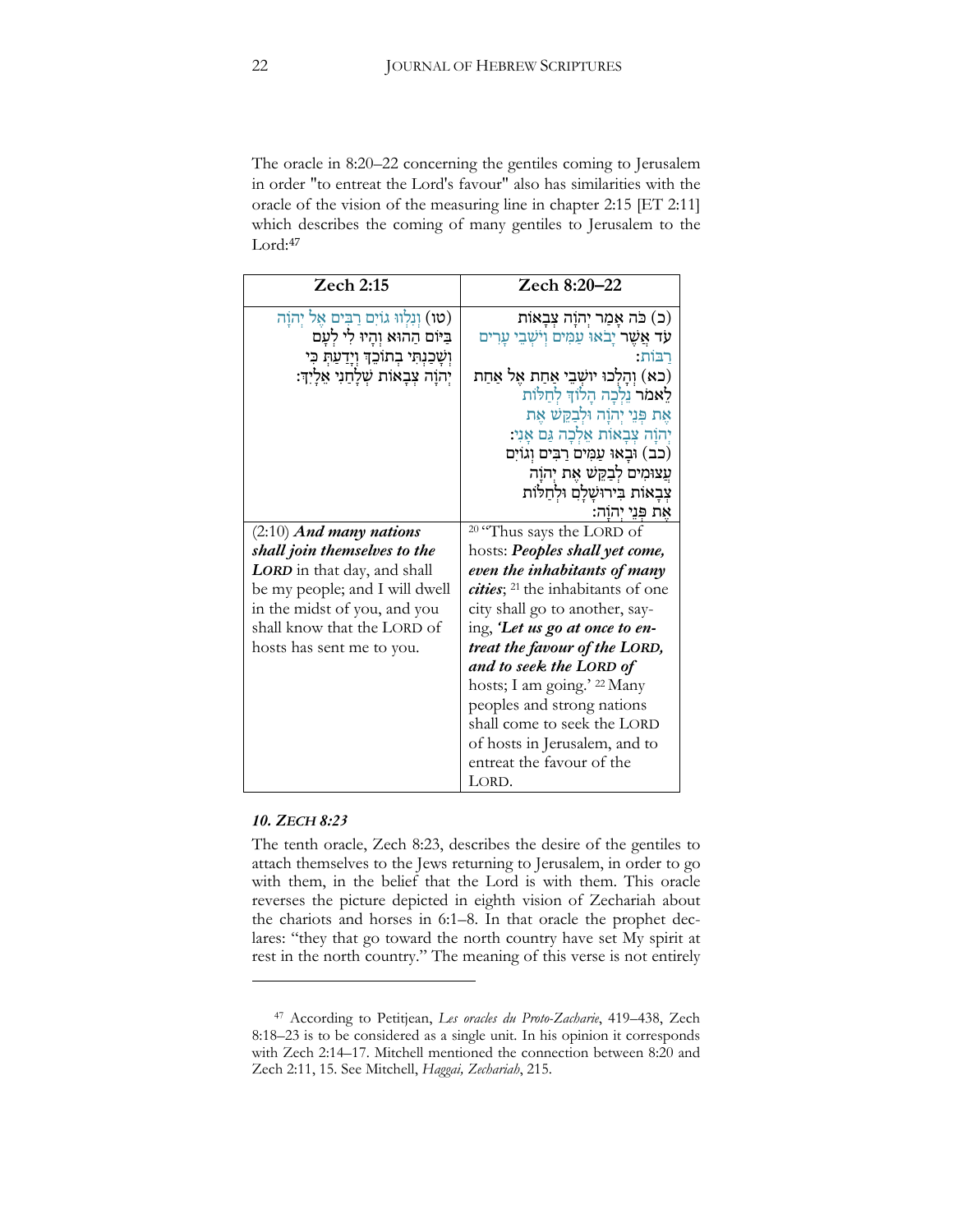clear. Many believe that the word "*ruʾi*" (My spirit) means "My anger" (see Ezek 3:14; 13:13).<sup>[48](#page-22-0)</sup> According to many commentators the chariots that depart for the north country, symbolize the departure of the enemies of Judah from the land of Judah returning to the north country.[49](#page-22-1) Indeed, the term "north" was understood in Jeremiah to mean the place from which a foreign power would launch a strike at Israel and Judah (Jer 1:14; 6:1; 50:3; 51:48). The nation conquering Judah shall return to his place in the north, and this shall cool the anger of the Lord. If this indeed is the meaning of this oracle, then it is a firm basis for the tenth oracle in Zech 8:23, which is not only based on it but constitutes its continuation. While the oracle in 6:1–6 talks about the expulsion of foreign elements who are hostile to Judah, the tenth oracle in chapter 8 talks about the clinging of gentiles to the Jews, and of their support for Judah.

| Zech $6:8$                                                  | Zech 8:23                                      |
|-------------------------------------------------------------|------------------------------------------------|
| (ח) וַיַּזְעֵק אֹתִי וַיִדַבֵּר אֵלַי לֵא <sub>ּ</sub> מֹר) | (כג) כּה אַמַר יְהוַה צִבַאוֹת                 |
| ּרְאֵה הַיוֹצְאִים אֶל אֶרֶץ צָפוֹן הֵנִיחוּ                | בַּיָּמִים הָהֵמָּה אֲשֵׁר יַחֲזִיקוּ עֲשָׂרָה |
| אֵת רוּחִי בִּאֲרֵץ צָפוֹן:                                 | אֲנָשִׁים מִכֹּל לְשֹׁנוֹת הַגּוֹיִם           |
|                                                             | וְהֵחֵזִיקוּ בִּכְנַף אִישׁ יְהוּדִי לֵאמֹר    |
|                                                             | נֵלְכָה עִמְּכֶם כִּי שָׁמַעְנוּ אֱלֹהִים      |
|                                                             |                                                |
| <sup>8</sup> Then he cried out to me,                       | <sup>23</sup> Thus says the LORD of            |
| "Lo, those who go toward the                                | hosts: In those days ten men                   |
| north country have set my                                   | from the nations of every                      |
| spirit at rest in the north coun-                           | tongue shall take hold of the                  |
| try."                                                       | robe of a Jew, saying, Let us                  |
|                                                             | go with you, for we have                       |
|                                                             | heard that God is with you.'                   |

The tenth oracle in chapter 8 is also the opposite of the vision of the measuring string in 2:10–17 [ET 2:6–13]:

 $\ddot{\phantom{a}}$ 

<span id="page-22-0"></span><sup>&</sup>lt;sup>48</sup> Rudolph, *Haggai-Sacharja 1–8 - Sacharja 9–14 - Maleachi*, 125; Meyers and E.M. Meyers, *Haggai, Zechariah 1*–8, 330; M.J. Boda, "Terrifying the Horns: Persia and Babylon in Zechariah 1:7–6:15," *CBQ* 67 (2005), 29.

<span id="page-22-1"></span><sup>&</sup>lt;sup>49</sup> Mitchell, *Haggai, Zechariah*, 179–181; Petersen, *Haggai, and Zechariah 1–8*, 272. Redditt, *Haggai, Zechariah, Malachi*, 75–76. Meyers, however, claims the prophecy indicates the sovereignty of God during the quit days of the Persian Empire, see Meyers and E.M. Meyers, *Haggai, Zechariah 1–8*, 324. Another possibility that is preferred by Boda, is that the divine anger in Zech 8:6, is directed at Babylon. See Boda, "Terrifying the Horns: Persia and Babylon in Zechariah 1:7–6:15," 22–41, esp. 28–30. According to this understanding, the connection between the oracles is more general, while the prophecy in 6:1–8, according to this interpretation speaks about punishment of the Gentiles, 8:23, shows how they are drawn in.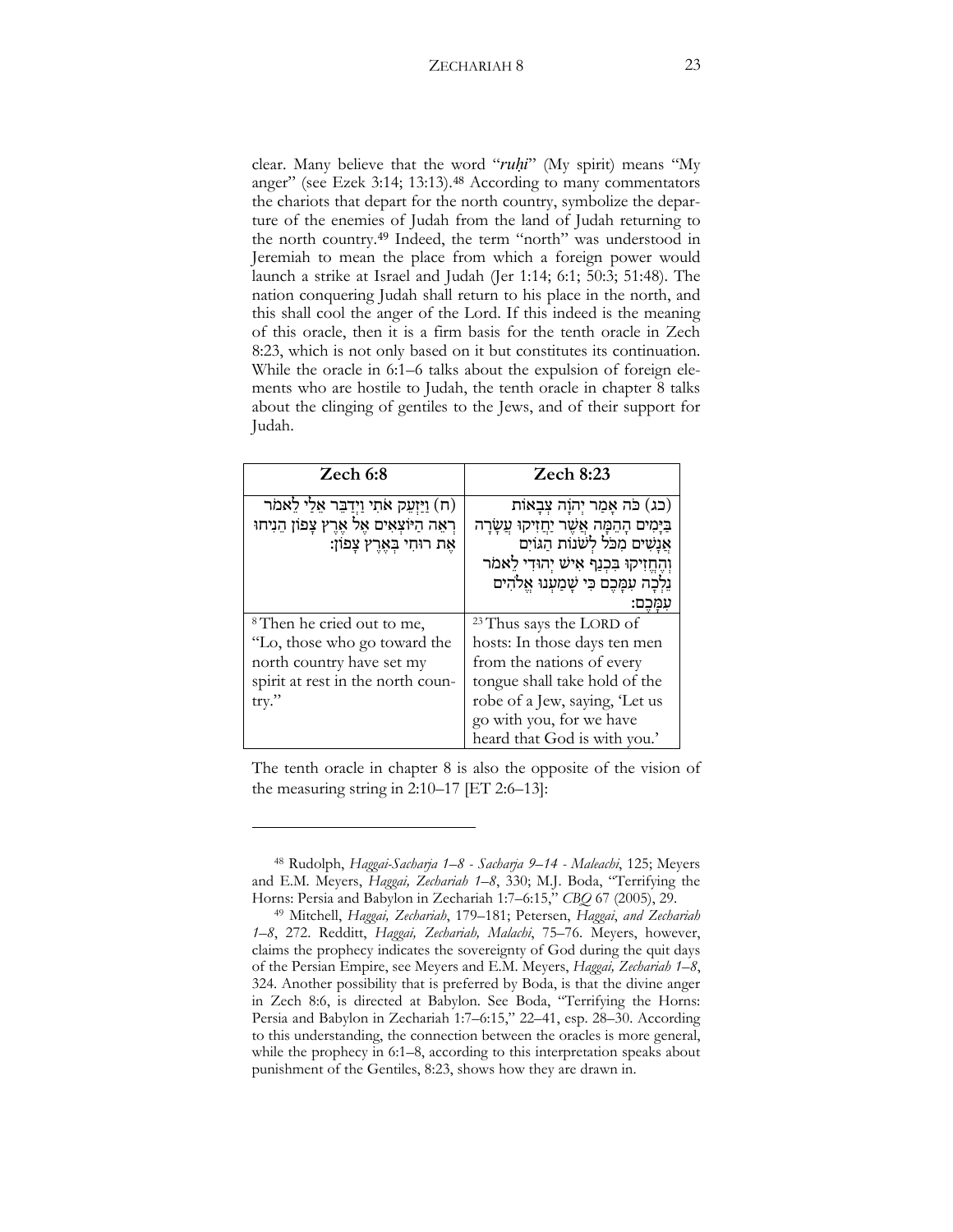| Zech 2:10-12, 15                                      | Zech 8:23                                        |
|-------------------------------------------------------|--------------------------------------------------|
| י) הוֹי הוֹי וְנָסוּ מֵאֲרֵץ צָפוֹן)                  | (כג) כּה אָמַר יְהוַה צִבָאוֹת                   |
| נְאָם יְהוָה כִּי כִּאַרְבַּע רוּחוֹת הַשַּׁמַיִם     | ּבַיָּמִים הָהֵמְּה אֲשֶׁר יַחֲזִיקוּ עֲשָׂרָה   |
| פֵּרְשָׂתִּי אֱתְכֶם נִאָם יְהוַה:                    | אֲנָשִׁים מִכֹּל לְשׁנוֹת הַגּוֹיִם וְהֵחֵזִיקוּ |
| (יא) הוֹי צִיּוֹן הִמָּלְטִי יוֹשֵׁבֵת בַּת בָּבֵל:   | בִּכְנַף אִישׁ יְהוּדִי לֵאמֹר נֵלְכָה           |
| (יב) כִּי כֹה אָמַר יִהוַֹּה                          | עִמָּכֶם כִּי שָׁמַעְנוּ אֱלֹהִים עִמַּבֵם:      |
| צִבָאוֹת                                              |                                                  |
| אַחַר כָּבוֹד שִׁלָחַנִי אֵל הַגּוֹיִם הַשַּׁלְלִים   |                                                  |
| אֵתְכֶם כִּי הַנֹּגֵעַ בַּכֵם נֹגֵעַ בִּבָבַת עֵינוֹ: |                                                  |
| (טו) וַנְלְוּוּ גוֹיִם רַבִּים אֵל יְהוָה בַּיּוֹם    |                                                  |
| הַהוּא וְהָיוּ לִי לְעָם וְשַׁכֲנְתִּי בְתוֹכֵךְ      |                                                  |
| וְיָדַעַתְּ כִּי יְהוָה צְבָאוֹת שָׁלָחַנִי אֵלַיִךְ: |                                                  |
| <sup>6</sup> Ho! ho! Flee from the land of            | <sup>23</sup> Thus says the LORD of              |
| the north, says the LORD; for I                       | hosts: In those days ten men                     |
| have spread you abroad as the                         | from the nations of every ton-                   |
| four winds of the heavens, says                       | gue shall take hold of the robe                  |
| the LORD.                                             | of a Jew, saying, 'Let us go                     |
| <sup>7</sup> Ho! Escape to Zion, you who              | with you, for we have heard                      |
| dwell with the daughter of Baby-                      | that God is with you.'                           |
| lon.                                                  |                                                  |
| <sup>8</sup> For thus said the LORD of                |                                                  |
| hosts, after his glory sent me to                     |                                                  |
| the nations who plundered you,                        |                                                  |
| for he who touches you touches                        |                                                  |
| the apple of his eye:                                 |                                                  |
| $11$ And many nations shall join                      |                                                  |
| <i>themselves to the LORD</i> in that                 |                                                  |
| day, and shall be my people; and                      |                                                  |
| I will dwell in the midst of you,                     |                                                  |
| and you shall know that the                           |                                                  |
| LORD of hosts has sent me to                          |                                                  |
| you.                                                  |                                                  |

Both prophecies talk about the return of the Jews from exile (Zech 2:10–11 [ET 2:6–7]; 8:23). In the oracle of the measuring string there is a threat to the nations who "touch" Zion. In 8:23, the gentiles "touched" the Jews, but not with any bad intent—they held on to them so as to come with them to Jerusalem. In both oracles the gentiles accompany the Jews in their coming home from exile to Jerusalem and to the Lord, Zech 2:15; 8:23. In 2:15 [ET 2:11], the prophet proclaims that the *Lord is among the people*: "and I will dwell in the midst of you"; in chapter 8:23 the gentiles hold on to the Jews to go with them because the Lord is with them.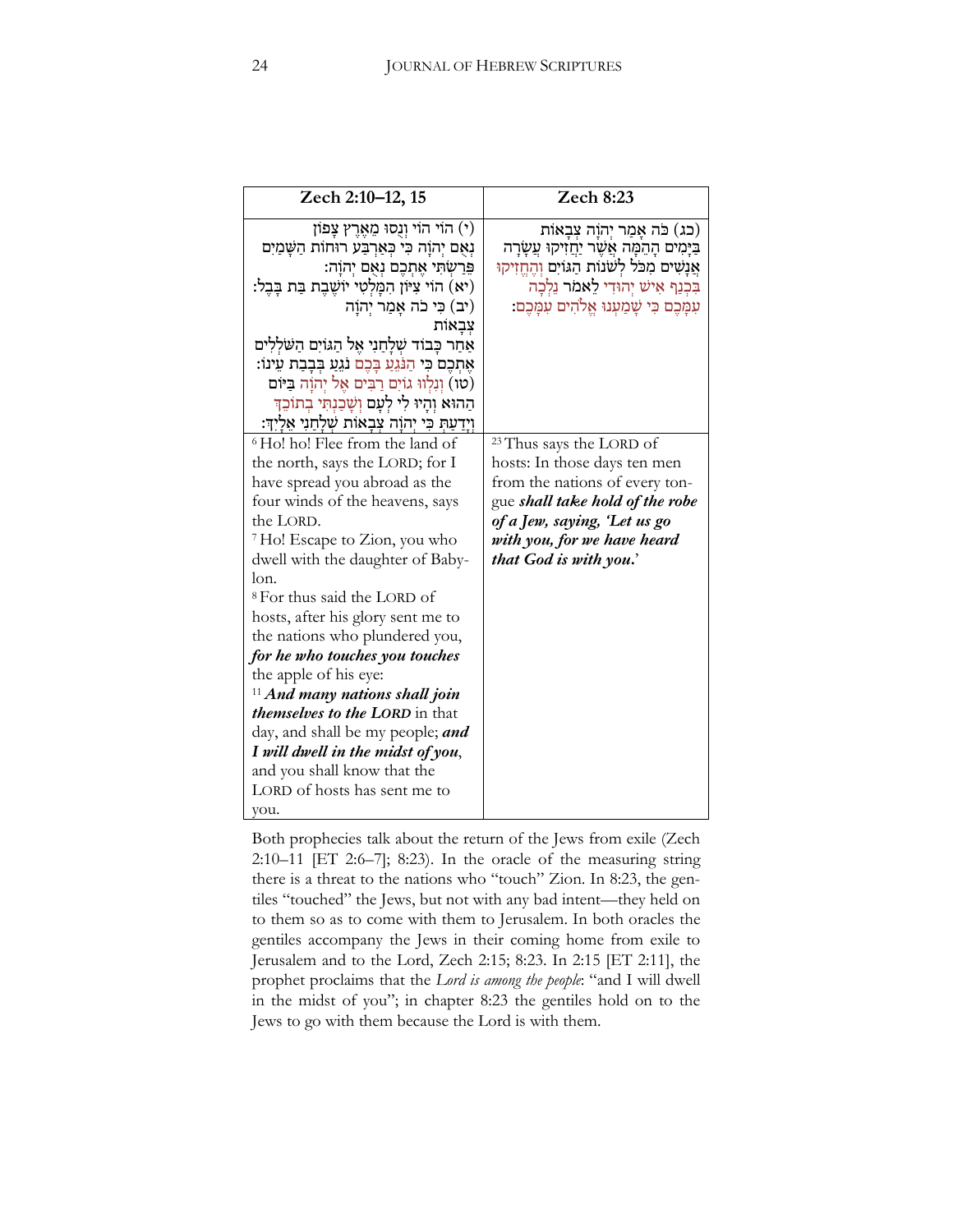### **CONCLUSIONS**

 $\ddot{\phantom{a}}$ 

I have attempted to demonstrate that each of the ten oracles in Zechariah 8, apart from the fourth, has a parallel in Zechariah 1–7. My conclusion is that the collection of oracles in chapter 8 is in fact a revision and digest of parts of the earlier chapters; they re-quote the key phrases, re-word similar ideas, or use different wordings for similar ideas. Sometimes the oracle in chapter 8 modifies its parallel or completes it. A study of all the parallels shows, therefore, that there are three types of relationships between the oracles and visions in chapters 1–7 and their parallels in chapter 8:

- 1. The oracle in chapter 8 can be a summary of what was said earlier, and sometimes even a slight expansion on the earlier text.
- 2. The oracle in chapter 8 may present another aspect of the earlier parallel, or reiterate the earlier oracle in a way that makes it clearer.
- 3. The oracle in chapter 8 may also moderate or complete the earlier oracle or vision in chapters 1–7, where in chapter 8 the subject is presented in a more optimistic, more encouraging way than had been presented in the parallels in chapters 1–7.

Chapter 8 is, therefore, a revision of the earlier material with slightly different variations.<sup>[50](#page-24-0)</sup> Contra those scholars who regard chapters 1–6 as one unit and chapters 7–8 as another unit of the book, the findings that emerge here suggest that the first unit of Zechariah is chapters 1–7 and chapter 8 is a unit that summates, reiterates, and updates chapters 1–7.

What is the point of this digest in chapter 8? Why is it included in the Book of Zechariah? It is difficult to give an unequivocal answer to this question, but certain suppositions may be posited. It is possible that here there are two versions of the oracles that the prophet spoke on different occasions, and possibly to different audiences. Perhaps the different versions were given by students or followers—one long and detailed version and a second short précised version.[51](#page-24-1) A characteristic of many of the literary units in chapter 8, particularly in comparison with chapters 1–7, is that their tone is less threatening; they emphasize greater hope and comfort. It is also possible that chapter 8 was not planned from the

<span id="page-24-0"></span><sup>50</sup> Petersen, *Haggai*, *and Zechariah 1–8*, 123, sees the oracles in chapters  $7-8$  as a rephrase of earlier material in the book. He indicates  $8:3/2:9$ ; 7:9–10 and 8:16–17/5:1–4; 7:4–7 and 8:18–19/3:1–5.

<span id="page-24-1"></span><sup>51</sup> For a discussion on the various opinions of this approach in Jeremiah 7:1-14 and Jeremiah 26, see W. McKane, *Jeremiah* (ICC 2; Edinburgh: T & T Clark, 1996), 681–683. Another example may be the duplication of Jer 7:30–34 with Jer 19:1–20:6.